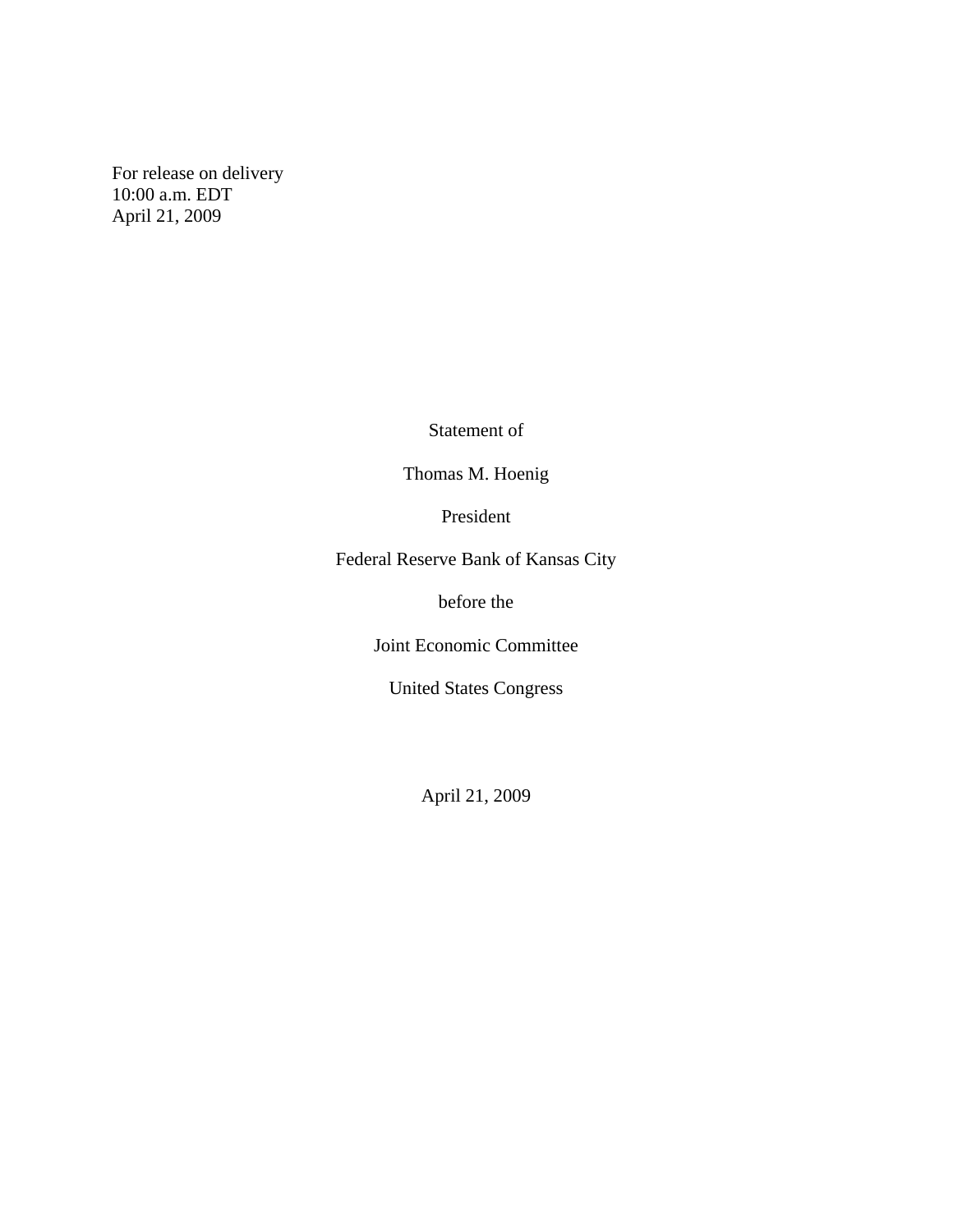Madam Chair Maloney, Vice Chair Schumer, ranking members Brady and Brownback, and members of the committee, I appreciate the opportunity to talk with you about the issues surrounding the exceptionally large financial institutions whose failure may pose systemic threats to the financial system.

The United States currently faces economic turmoil related directly to a loss of confidence in these large institutions. Although the response to the events of the past year has taken on various forms, so far, we have not seen the return of confidence and transparency to financial markets, leaving lenders and investors wary of making new commitments. Until that faith is restored, it is impossible for us to achieve full economic recovery.

When the crisis began to unfold last year, and its full depth was not yet clear, we were quick to pump substantial liquidity into the system. In the world we find today, with the crisis continuing and hundreds of thousands of Americans losing their jobs every month, it remains tempting to pour additional funds into these institutions in hopes of a turnaround. We have taken these steps instead of defining a consistent plan or addressing the core issue of how to deal with these institutions that now block our path to recovery. Our actions so far risk prolonging the crisis while increasing the cost and raising serious questions about how we eventually unwind these programs without creating another financial crisis as bad or worse than the one we currently face.

These large and systemically important institutions are regularly referred to as "too big to fail," but yet we all know that a free market system requires that insolvent firms, regardless of their size, market position or the complexity of their operations, must fail. We have been unwilling to allow this to happen to these firms, ignoring that we have an existing mechanism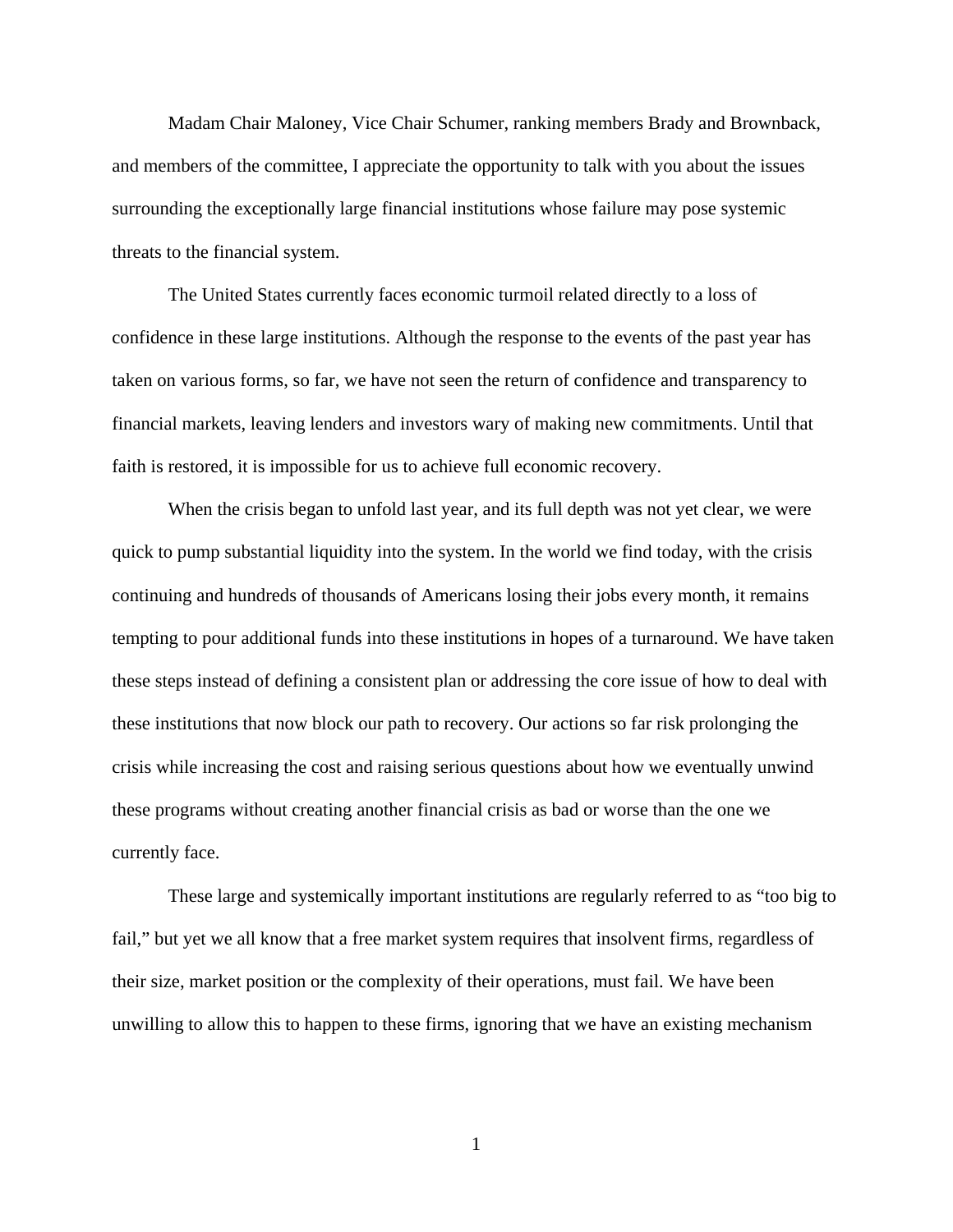that can be used for firms of all sizes and allows for their dissolution while controlling damage to the broader financial system.

There seems to be a prevalent line of thinking that the problems we now face with these institutions are simply too complex for us to resolve without widespread damage to the financial system. I don't think those who managed the Reconstruction Finance Corporation, the Resolution Trust Corporation or the Swedish financial crisis were provided with a blueprint that guaranteed their success. And though I would be the first to acknowledge that the path I propose is not easy, I do not accept the idea that we have lost our ability to solve the challenges we now face.

This system has a proven track record in the United States as well as abroad and it would serve us well in the current crisis. I have included in this written testimony the text of a speech I delivered recently in Tulsa, Okla., that spells out the details of how this program would work. Additionally, I have included supplementary information including further details related to the resolution framework for large institutions; the process used to handle the 1984 failure; of Continental Illinois, which was one of our nation's largest financial institutions at the time of its failure, and the approach Sweden took in response to that nation's banking crisis in the 1990s, which is very similar in many ways to what we face in the United States today.

In addition to the current turmoil, from a regulatory perspective we must also make the changes necessary to protect the financial system from a similar crisis in the future. For some time, there has been an ongoing debate in the regulatory community pitting proponents of a broad principles-based approach against those favoring a more rigid rules-based system that can be widely understood and more readily, and evenly, enforced. The current crisis has made the case that the rules system is our only alternative, as the principles-based approach leaves far too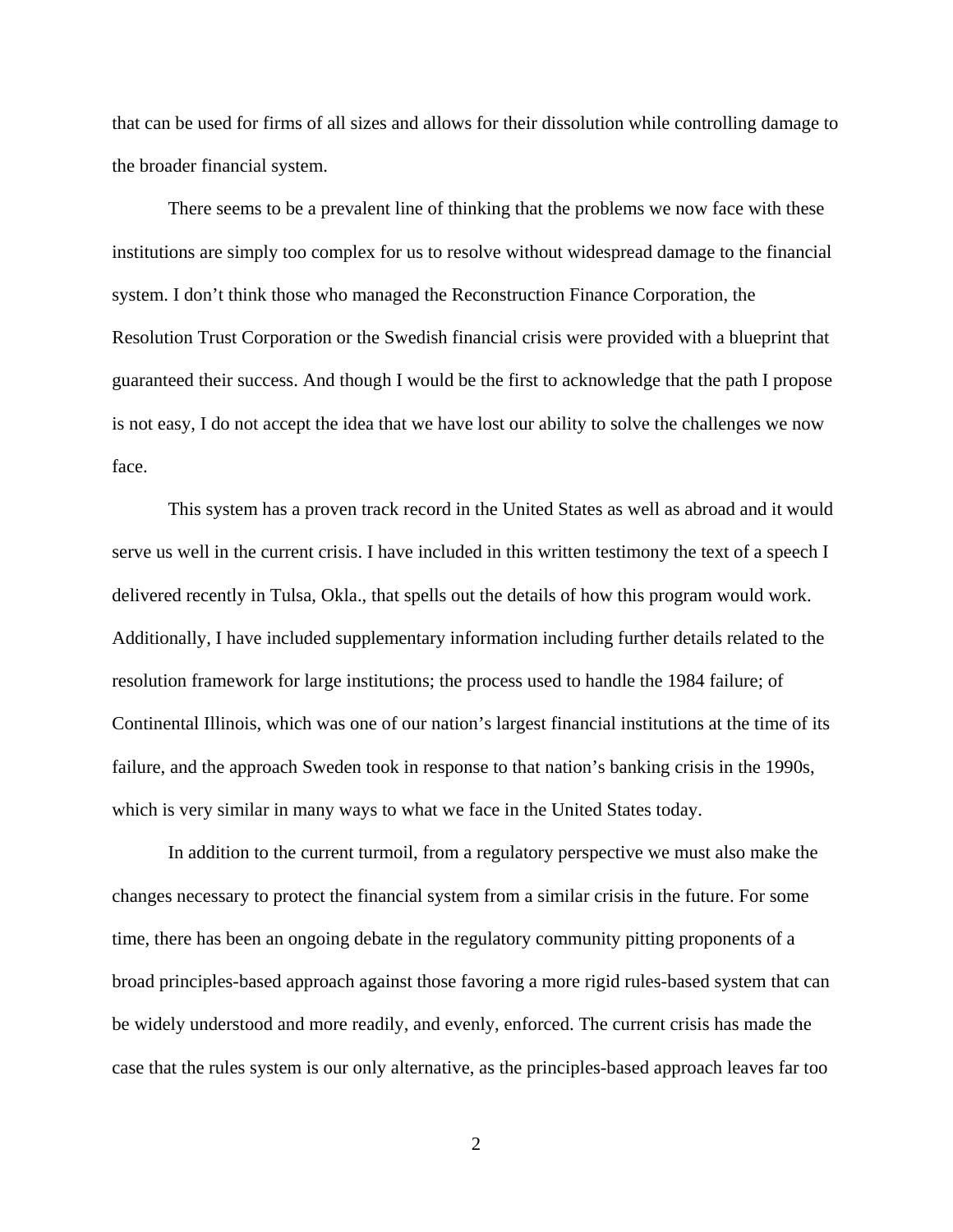much open for the discretion of the firms in question and not enough authority for the various regulatory agencies.

Along these same lines, this crisis has been the first real test of the Basel II capital framework, and it has failed miserably. Basel II relies on firms making their own detailed assessments of the risks they have assumed so a capital requirement can be assigned. I would doubt any of us today would believe such a system to be desirable or even workable.

Enforcement under Basel II relies on examiners understanding and evaluating extremely complex mathematical models. When it becomes clear that these models understate capital needs, examiners often have difficulty arguing the technical merits of their views and convincing bank management to add capital. In many ways, Basel II provides banks with a rationale, a defense and an opportunity for taking excessive leverage. Banks have strong competitive and financial incentives to increase leverage. During good times, leverage increases profitability, but it also increases risk. We have seen the broad systemic effects of excessive leverage. To limit such problems in the future, we must maintain limits on financial leverage through strict rules setting minimum capital-to-asset ratios. It would be the easiest, most equitable and clear-cut way to set capital requirements for all sizes of banks and for a broader range of firms throughout financial markets.

One of the more troubling aspects of this crisis has been that in many ways these events have not been unpredictable. A decade ago, I and others anticipated that the financial megamergers we were seeing at that time would lead to a situation like the one we face today.

Although we did not have any way of knowing the events that would provide the stimulus for this crisis, there were already concerns in 1999 that, "In a world dominated by mega financial institutions, governments could be reluctant to close those that become troubled for fear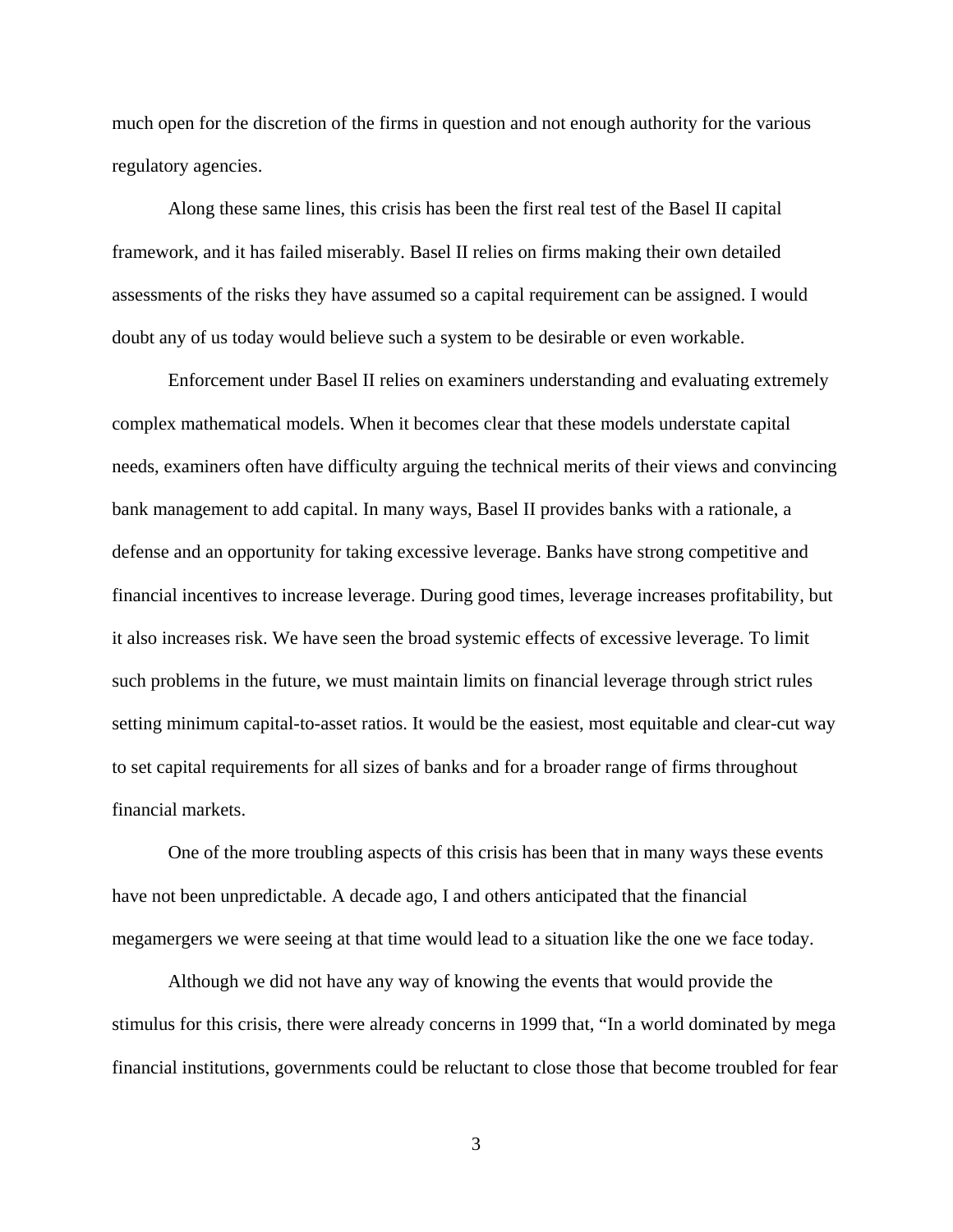of systemic effects on the financial system. To the extent these institutions become 'too big to fail,' and where uninsured depositors and other creditors are protected by implicit government guarantees, the consequences can be quite serious. Indeed, the result may be a less stable and a less efficient financial system."1

This is clearly the result we now face, and it is even more pressing that we deal with the problem at hand in a manner that brings stability and transparency back into our system for the current environment or it is a certainty that this is an environment in which we will find ourselves yet again.

 $\overline{a}$ 

<sup>&</sup>lt;sup>1</sup> "Financial Industry Megamergers and Policy Challenges," speech by Thomas M. Hoenig, delivered March 25, 1999. Accessible at www.KansasCityFed.org /home/subwebnav.cfm?level=3&theID=9983&SubWeb=6.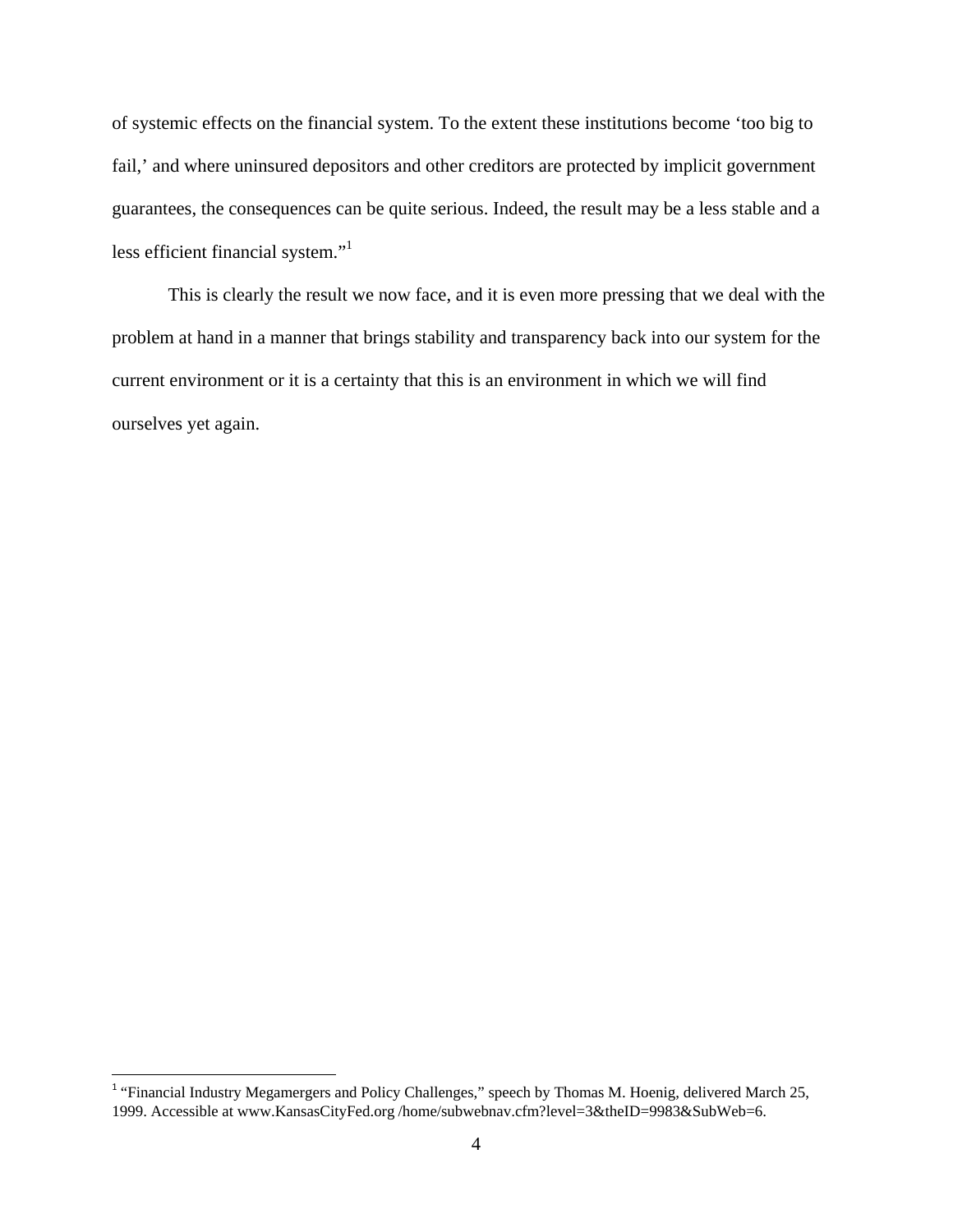# SUCCESS DEPENDS ON FAILURE

Thomas M. Hoenig President and Chief Executive Officer Federal Reserve Bank of Kansas City

Tulsa Metro Chamber of Commerce Tulsa, Oklahoma April 9, 2009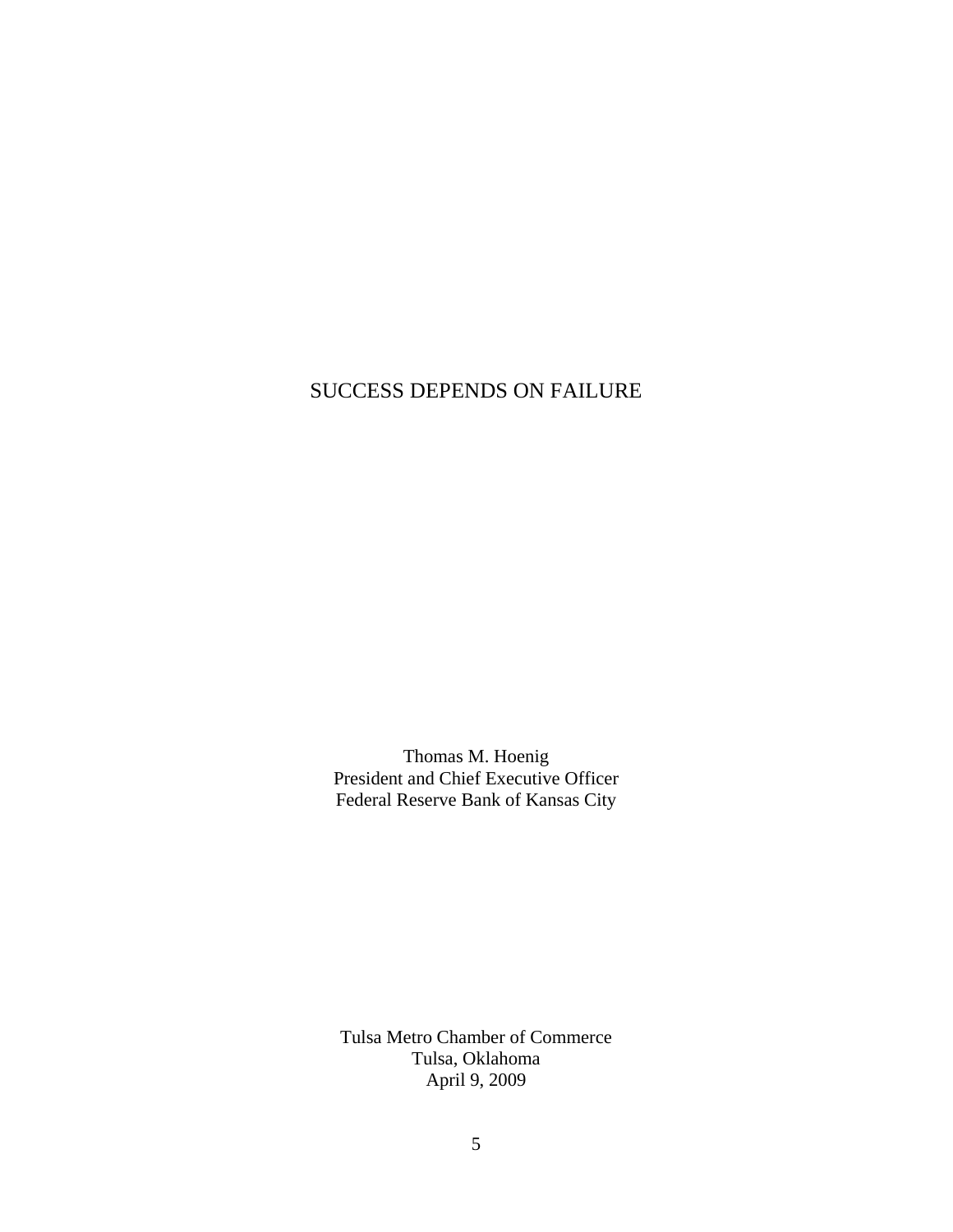As you all know, we are in the middle of a very serious financial crisis, and our economy is under significant stress. There has been much debate about how we should address these challenges, but regardless of the method one supports, all agree that the economy will not recover until the financial system is stabilized and credit flows improve.

The restoration of normal financial market activity depends on how we deal with the problems of our largest financial institutions. It is has been a little more than a year since the first major government rescue occurred with Bear Stearns being acquired by JPMorgan. Since then, numerous programs have been enacted and trillions of dollars of public funds have been committed, much of it directly to our largest institutions. Despite these well-intentioned efforts, the problems remain, and the public's dissatisfaction with how their money is being spent grows.

It is not surprising that the initial measures taken in this crisis were ad hoc. The depth and extent of the problems were not anticipated. However, more than a year has passed and the challenge that still remains is to define a plan that addresses the significant asset problems embedded in our largest institutions. We must provide financial firms, investors and consumers with a clear and fair plan for dealing with firms that many call "too big to fail."

Last month, I gave a speech that outlined a resolution framework and a plan for how we should deal with these large systemically important financial firms. I believe that failure is an option. Those who disagree with my resolution proposal say that it is unworkable. In my remarks today, I will offer more details about how the process would work and explain why I think it is the best solution for getting our financial system and economy on the road to recovery.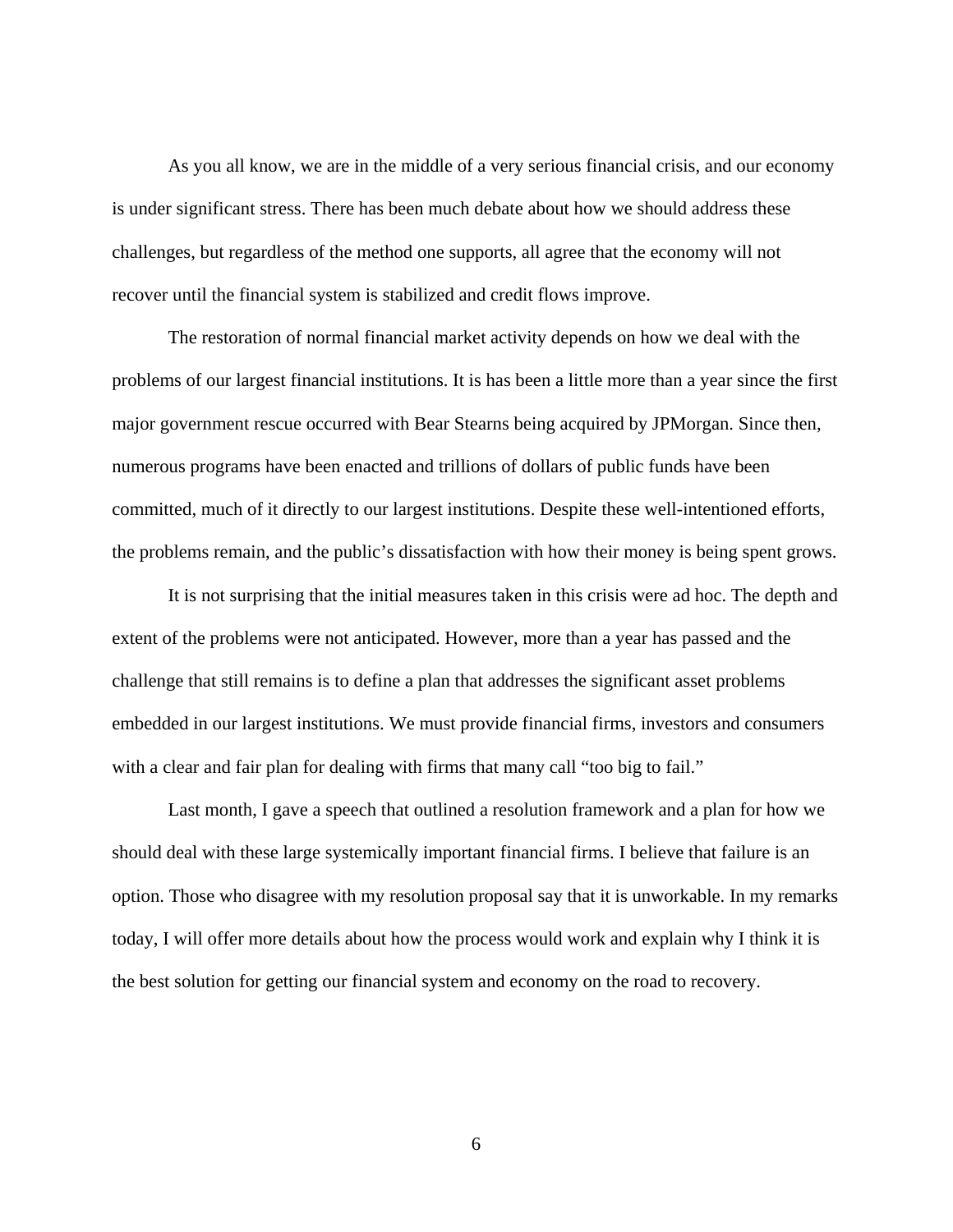#### **Principles for a Resolution Framework**

For a free market system to be successful, firms must be allowed to fail based upon a predefined set of rules and principles that market participants can rely on when determining their strategies and making decisions. This is particularly important for problem financial institutions. These key principles should apply if we are talking about a small bank in Tulsa or a large international financial conglomerate in New York City.

The first principle is to properly understand our goals and correctly identify the problems we are attempting to solve. This may sound obvious. However, when we are in the middle of a crisis where more than a half million people are losing their jobs every month, it is tempting to pour money into the institutions thinking that it will correct the problem and get credit flowing once again. Also, rather than letting the market system objectively discipline the firms through failure and stockholder loss, we tend to micromanage the institutions and punish those within reach.

This lack of confidence in the market's remedy is most acute for our largest financial institutions, which have publically disclosed substantial losses. The question that the supervisory authorities must answer is whether the losses are large enough to threaten the solvency of any of these firms. This assessment is the first step in determining actions necessary to restoring public confidence in our financial system.

A second principle is that we must do what is best for the overall economy and not what is best for one group. We need to make sure that when one financial firm fails, the resolution process does not cause significant disruptions to financial markets and the economy or make the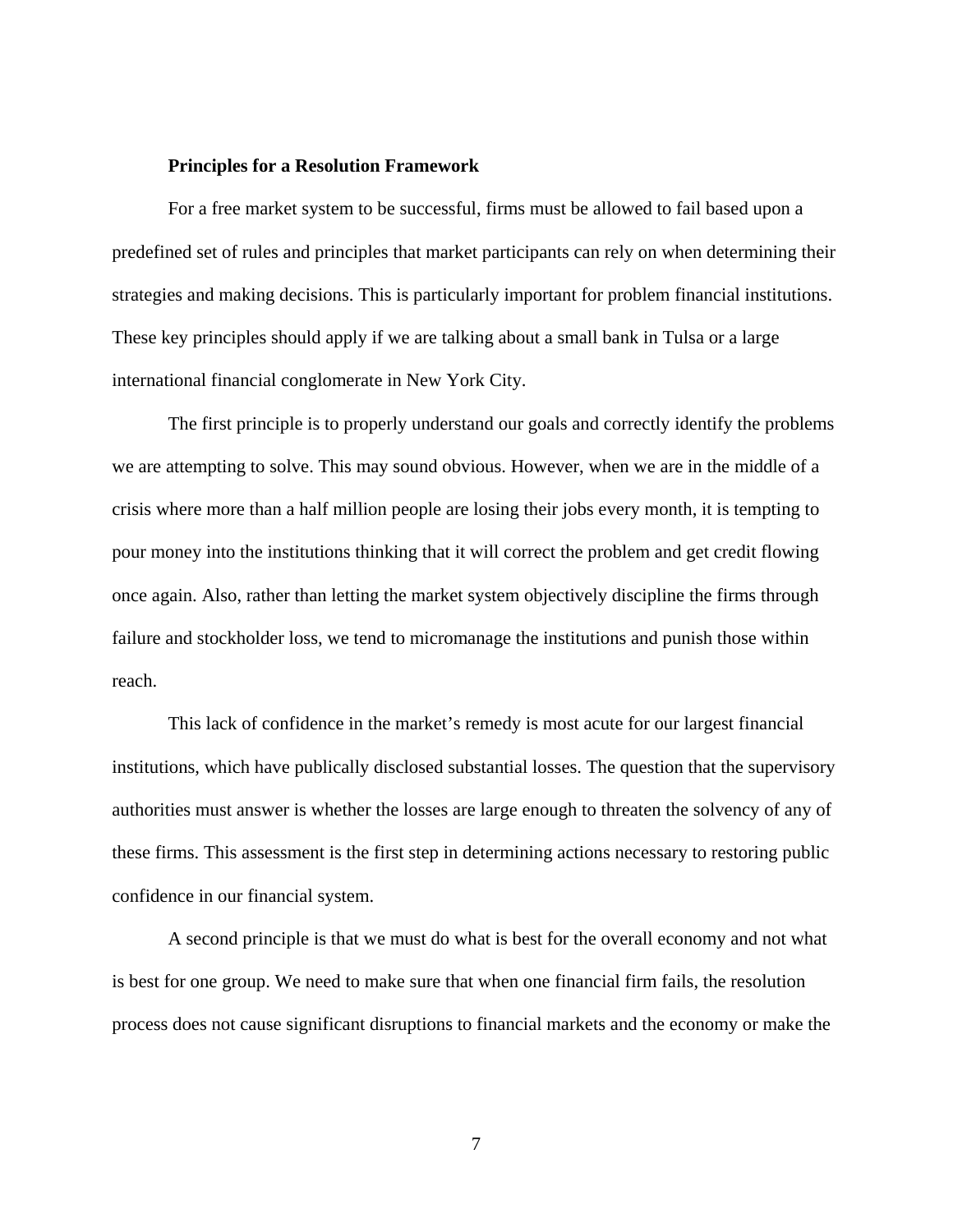current problems worse. Furthermore, we must do it for the lowest possible cost so that we don't create a long-term fiscal burden on taxpayers.

It is important to recognize that there are not just the direct costs but, more importantly, long-term costs to the economy and financial system. The direct cost of resolving a failed bank, such as the government bearing some of a failed bank's losses, is simple to determine. However, it is much more difficult to know the costs from some of the unintended consequences. For example, market discipline is reduced when a resolution process does not make management, shareholders and creditors bear the costs of their actions.

The third principle is equity of treatment. Regardless of an institution's size, complexity or location, the resolution process must provide consistent treatment of a failing institution's owners, managers, employees and customers. The process must be transparent and clearly stated so that everyone understands what to expect if they gamble with the firm's assets.

When talking about equity of treatment, it is important to recognize that a single process can lead to different outcomes. For example, if any bank is examined and found to be insolvent, it needs to go through the resolution process with the owners losing their investment. However, the eventual outcomes for the institution can be different. A smaller bank's assets and deposits will likely be sold to another bank. In the case of a larger bank, the firm might be temporarily operated as a bridge bank before either being sold or reprivatized. Regardless, it is important that the banks go through the same process or else an incentive will be created for banks to take on excessive risks in an effort to grow large enough to gain favorable treatment.

A final principle is that we must base the resolution process on facts about what works and what does not work. One way to do this is to look at past financial crises. This is not the first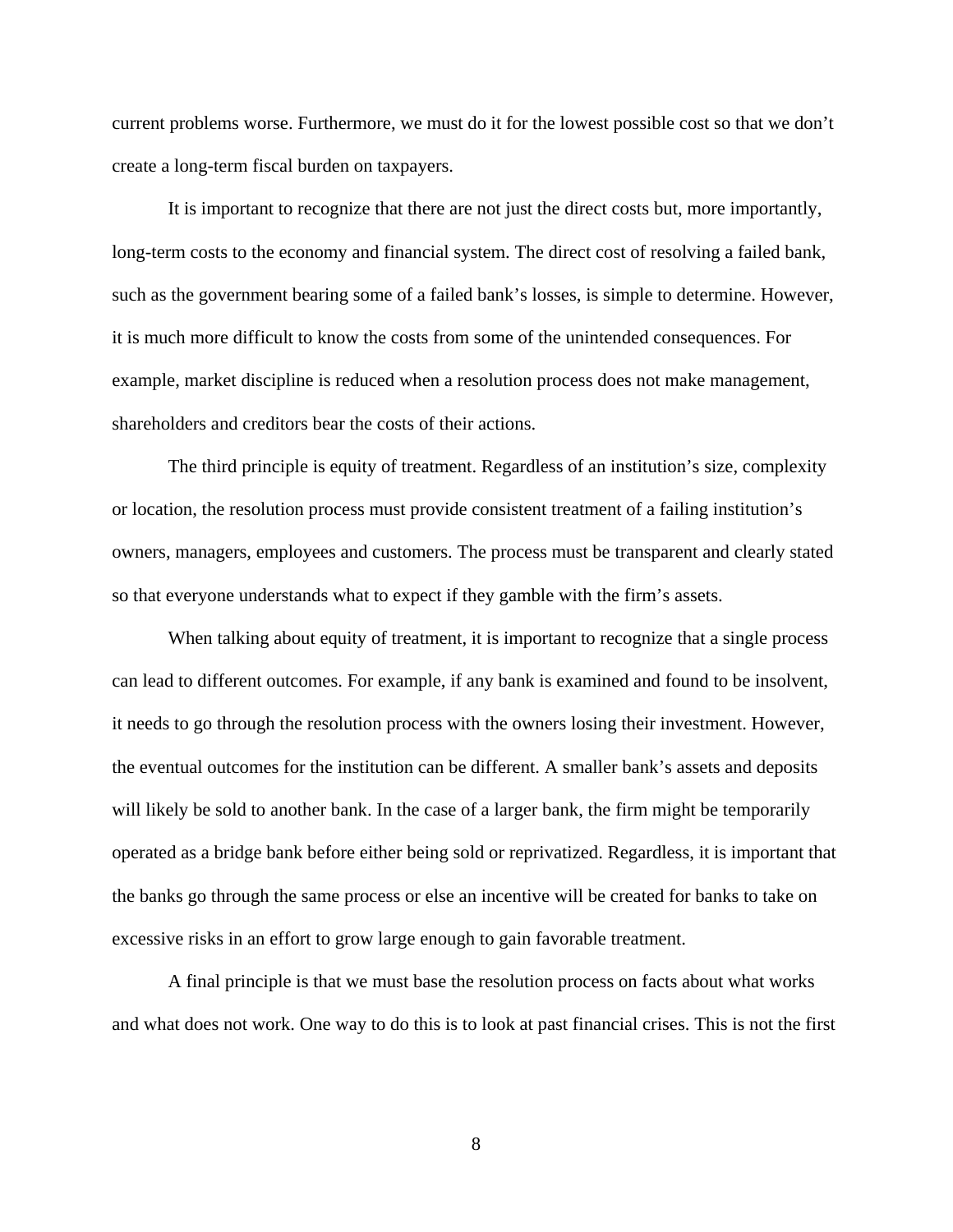financial crisis, and we can learn a lot about what will and will not be successful by looking back at our own history with financial crises, as well as at the experiences in other countries.

#### **Identifying the Problem**

With these principles in mind, how should we go about resolving the current problems at our largest institutions?

First, we must determine both the location and size of the losses. Admittedly, it will not be easy. These firms are very large – the four largest bank holding companies each have more than \$1 trillion of assets, which accounts for about half of the banking industry's assets. They have offices around the world, and they are involved in many complex businesses. But in order to repair the financial system, we must get the best estimates of the condition and viability of these firms, and we must require them to reflect their losses in their financial statements.

Normally, we think of a business' solvency in terms of the value of its equity capital. When the value of its assets is less than the value of its liabilities, it has negative equity and it has failed. A financial firm, however, can also fail if its liquidity is insufficient to meet its current payment obligations, either because it can't sell its assets for enough to pay off maturing liabilities, or it loses market confidence and cannot borrow enough.

I would note that these are concrete definitions and not subjective conditions. I mention this because it points out that the term "too big to fail" is a misstatement. It does not matter what size the firm is. Although a bank might still be open and operating, if it is insolvent by these definitions, it has failed.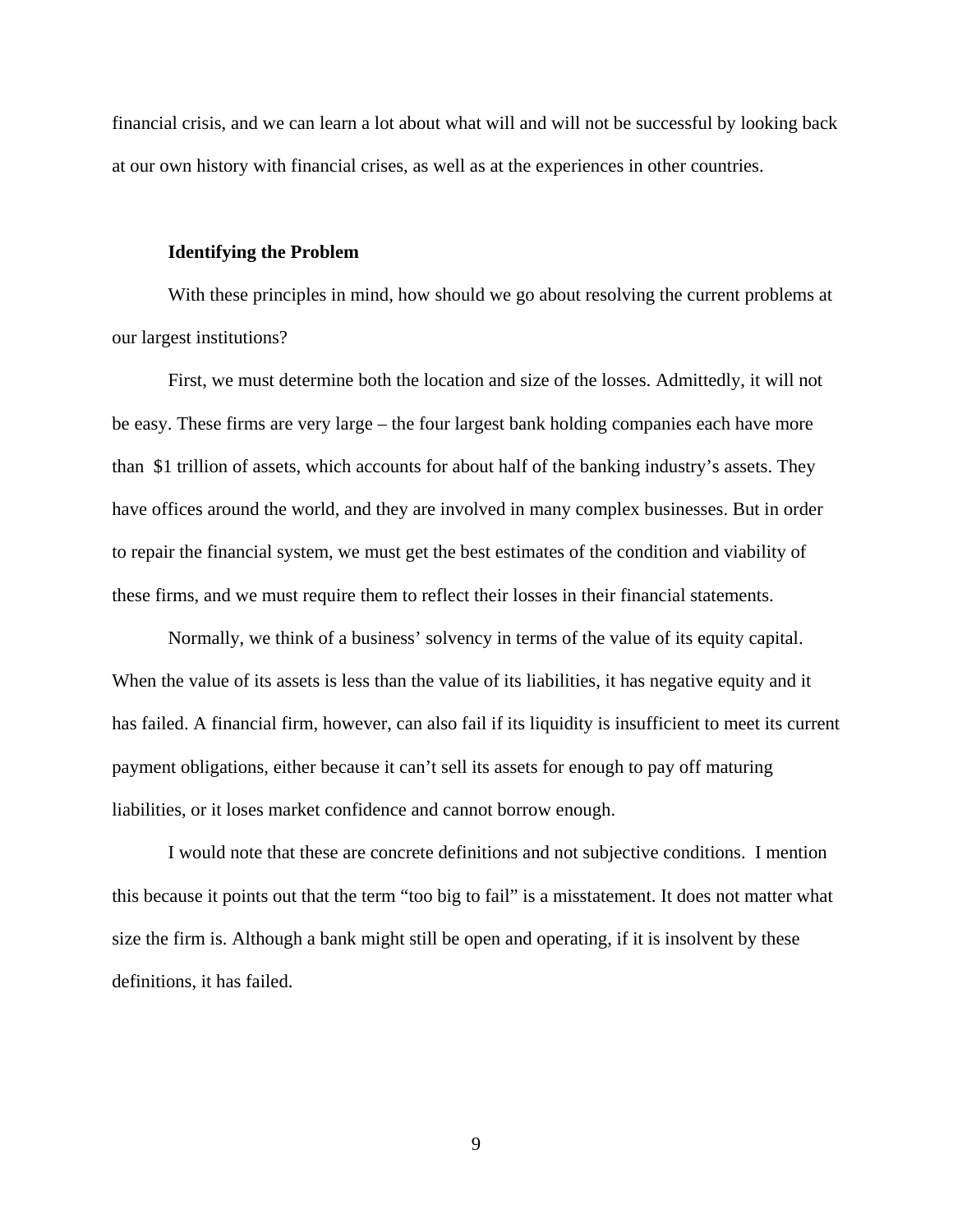Once we determine a bank's status, we would classify these institutions into three categories, depending on whether they are solvent and what their prospects are for continuing as an ongoing concern.

The first category would be firms whose operations are strong and whose equity remains above minimum requirements. These firms would not require much government support, if any. Some might need to raise additional capital to provide a greater cushion against the losses they may suffer during the current crisis. But these institutions are basically sound and should be able to raise private capital.

The second category would be those institutions whose equity temporarily falls below minimum requirements but are expected to recover in a reasonable period of time as economic conditions improve. These firms have generally sound management, who may have made some mistakes and suffered greater losses than normal due to the economic downturn. It is reasonable to expect these banks to raise additional private capital. However, the government may need to provide some capital in the form of preferred shares and possibly some warrants in return. As an equity holder, the government would have an oversight role regarding the firms' operations and activities.

The final category is for the institutions that are no longer viable either because of liquidity problems or their equity capital is currently negative or it is likely to become negative, based on reasonable expectations of future market and economic conditions. These firms, which would likely soon become equity insolvent without government protections and guarantees, would be declared insolvent by the regulatory authority. Shareholders would be forced to bear the full cost of the positions they have taken and risk losing their investment. Senior management and the board of directors would be replaced because they are responsible for the failed strategy.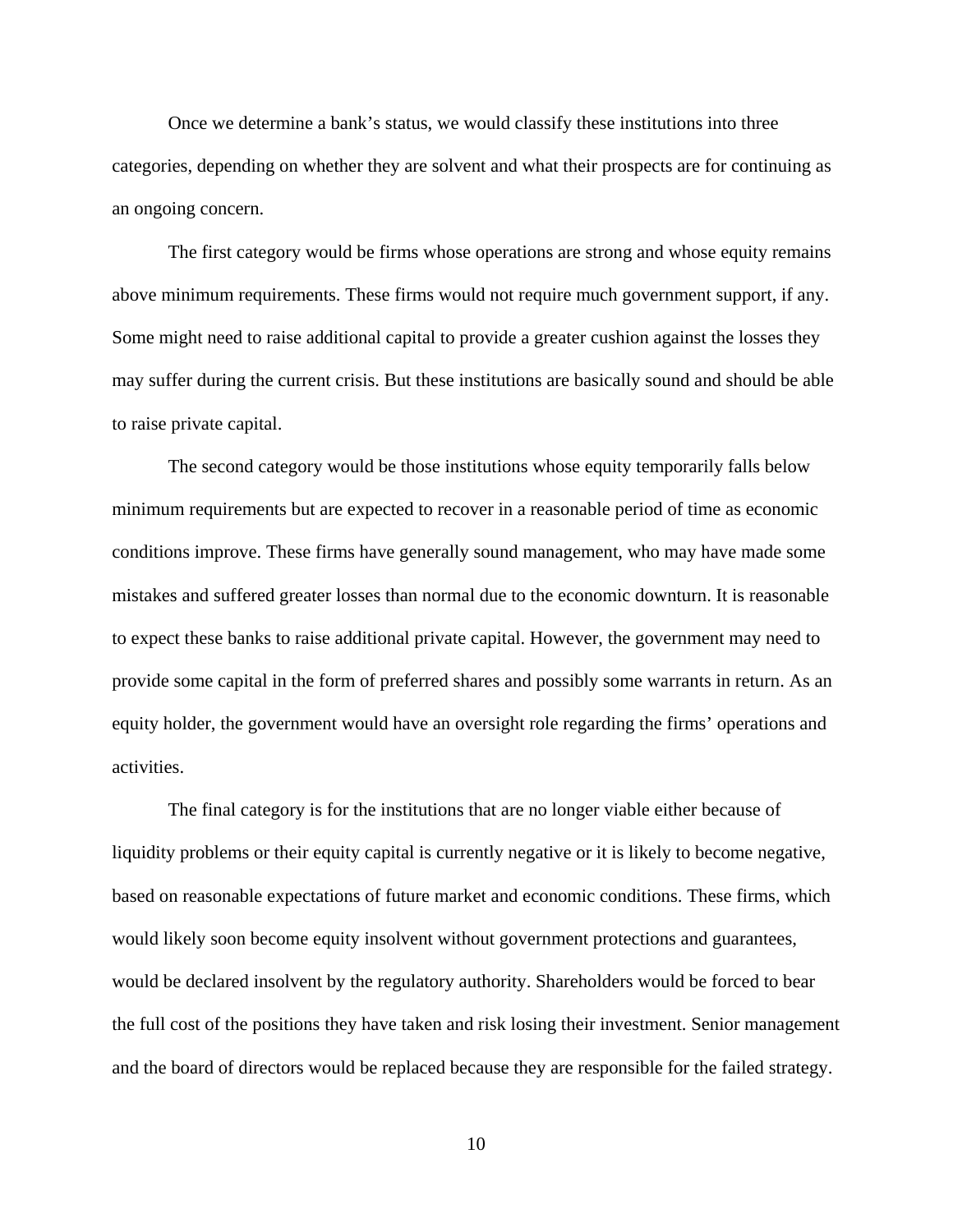#### **A Resolution Process**

The question then becomes how to resolve these failed institutions while minimizing the cost and disruption to the economy.

The method most often used when a bank fails is to arrange for a sale of its assets and an assumption of its liabilities by another institution. For these extremely large firms, there are a couple of significant roadblocks preventing this solution. First, the acquiring firm must have the capacity for the acquisition, which means it would have to be in the same size range as the failed institution. And secondly, if such a deal was forged, it would create an even larger firm with greater systemic risks to the economy.

Instead, an extremely large firm that has failed would have to be temporarily operated as a conservatorship or a bridge organization and then reprivatized as quickly as is economically feasible. We cannot simply add more capital without a change in the firm's ownership and management and expect different outcomes in the future.

Experience shows that this approach has worked. The best example was with the failure of Continental Illinois National Bank and its holding company in 1984. Because we are in Oklahoma today, I will note that Continental's problems began with some bad loans it purchased from Oklahoma City's Penn Square Bank. As an officer in our Bank's regulatory function at that time, I was directly involved in the closing of Penn Square. In fact, from 1982 to 1992, 347 banks failed or received FDIC assistance in the Tenth Federal Reserve District states. I was involved in almost every one of these resolutions and all were tragedies. I tell you this to make clear that I do not take this proposal lightly nor do I expect any size bank failure to be easy or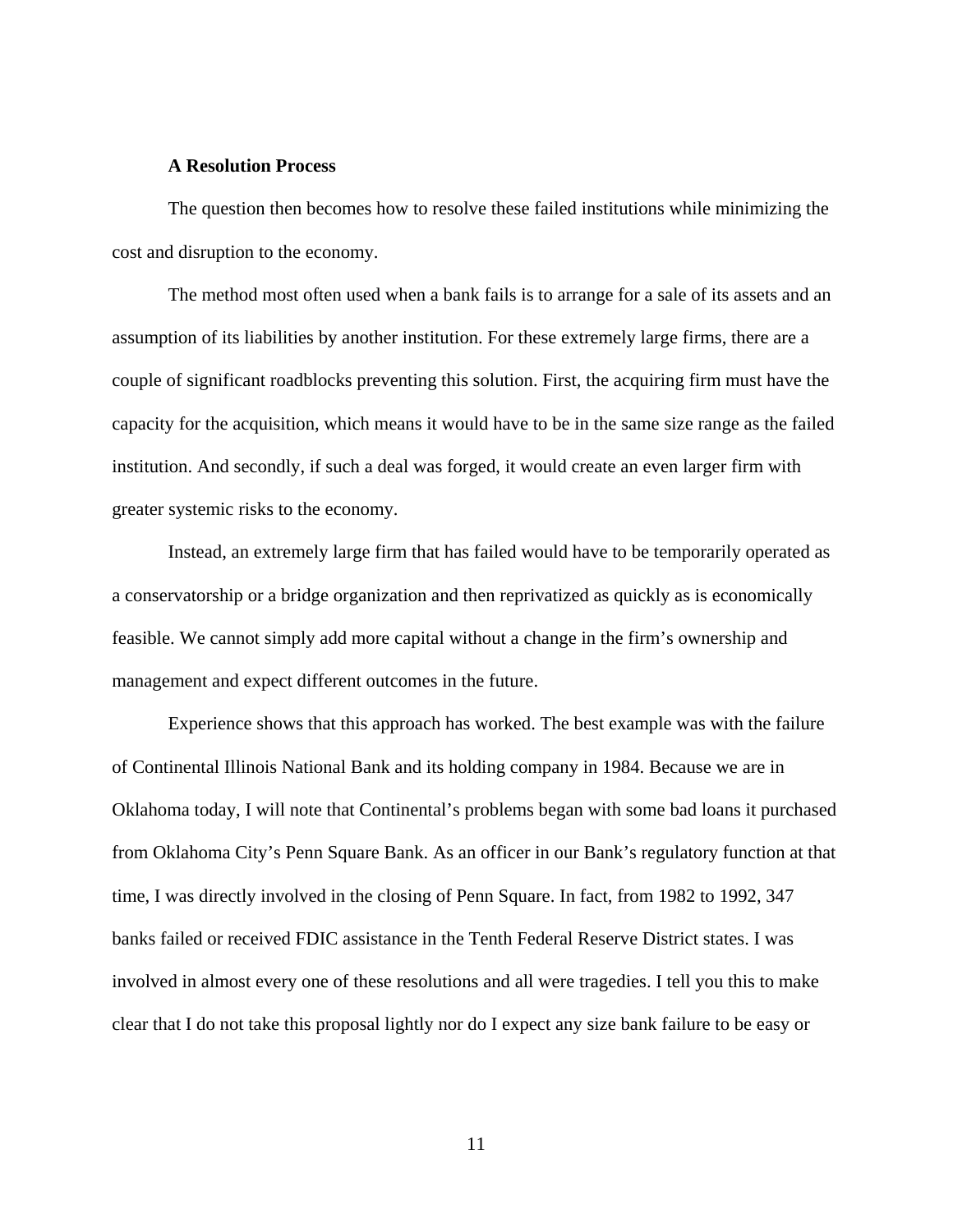painless. But the process that worked for Continental Illinois is a viable approach to addressing important aspects of today's crisis.

At the time of its failure, Continental Illinois had \$40 billion in assets and was the nation's largest commercial and industrial lender. It was the seventh- largest bank in the United States. It had 57 offices in 14 states and 29 foreign countries, a large network of domestic and international correspondent relationships, and a separate function for making residential and commercial real estate loans. It also provided specialized services to a variety of companies.

When Continental failed, its top management and directors were replaced with individuals who had experience operating large, complex organizations. John Swearingen, former chairman of Standard Oil of Indiana, became CEO of the holding company, and William Ogden, a former vice chairman of Chase Manhattan Bank, became CEO.

The FDIC committed to taking a book value of \$4.5 billion of bad assets off of Continental's balance sheet and placed them in a separate work-out unit to recover as much of the value of the assets as possible. Among those bad assets, \$1 billion was written off as a loss at the time of the transaction.

To offset the \$1 billion loss to Continental's capital, the FDIC provided \$1 billion in capital in exchange for preferred stock, of which \$720 million was convertible to common stock upon sale. When converted, the \$720 million would amount to a 79.9 percent ownership stake in Continental.

The FDIC also received five-year warrants to purchase the remaining common stock for far below one cent per share (\$0.00001). If at the end of five years, the cost of the resolution was more than \$800 million, the FDIC would exercise 100 percent of the warrants; if losses were lower, the amount of warrants exercised would be in proportion to the amount of the losses.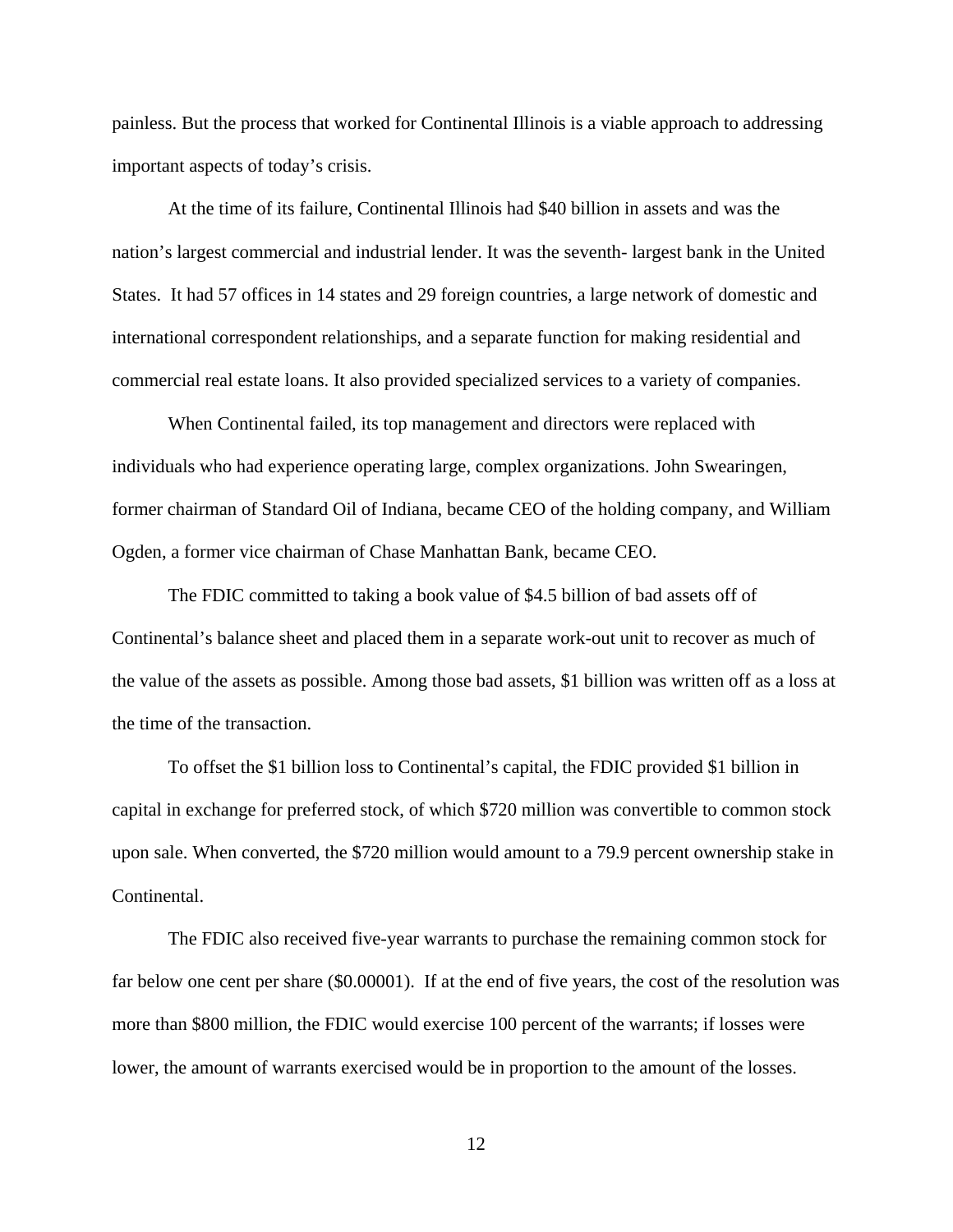To economize on FDIC staff and to provide additional expertise, the loan liquidation unit was staffed by a combination of FDIC personnel, hired specialists and Continental employees under incentive contracts.

Continental Illinois was fully reprivatized by 1991 and eventually purchased by Bank of America in 1994. The FDIC exercised all of the warrants so the shareholders in Continental's holding company effectively lost their entire investment. The FDIC sold all of the preferred shares and shares from exercising the warrants for \$1.2 billion, which was a net gain of \$200 million. The FDIC also earned \$200 million in dividends. The ultimate resolution cost to the FDIC was \$1.1 billion, which was 3.28 percent of Continental's assets at the time of resolution.

There has been much talk lately about a new resolution process for systemically important firms that Congress could enact, and I would encourage this be implemented as quickly as possible, but we do not have to wait for new authority. We can act immediately, using essentially the same steps we used for Continental.

Stock could be issued and control assumed by a government entity. A bridge institution could be created within the institution so essential services and operations would continue as normal. Where necessary, the government would provide capital in exchange for preferred shares convertible to common stock upon sale. Existing shareholders would provide the government warrants to purchase all outstanding shares with the amount exercised determined by the government's resolution cost. Senior management and directors would be replaced.

The most difficult part of resolving these large firms without a new resolution process is how to make creditors bear the cost of their positions. Ideally, when a firm fails, all existing obligations would be addressed and dealt with according to the covenants and contractual priorities set up for each type of debt. Insured creditors would have immediate access to their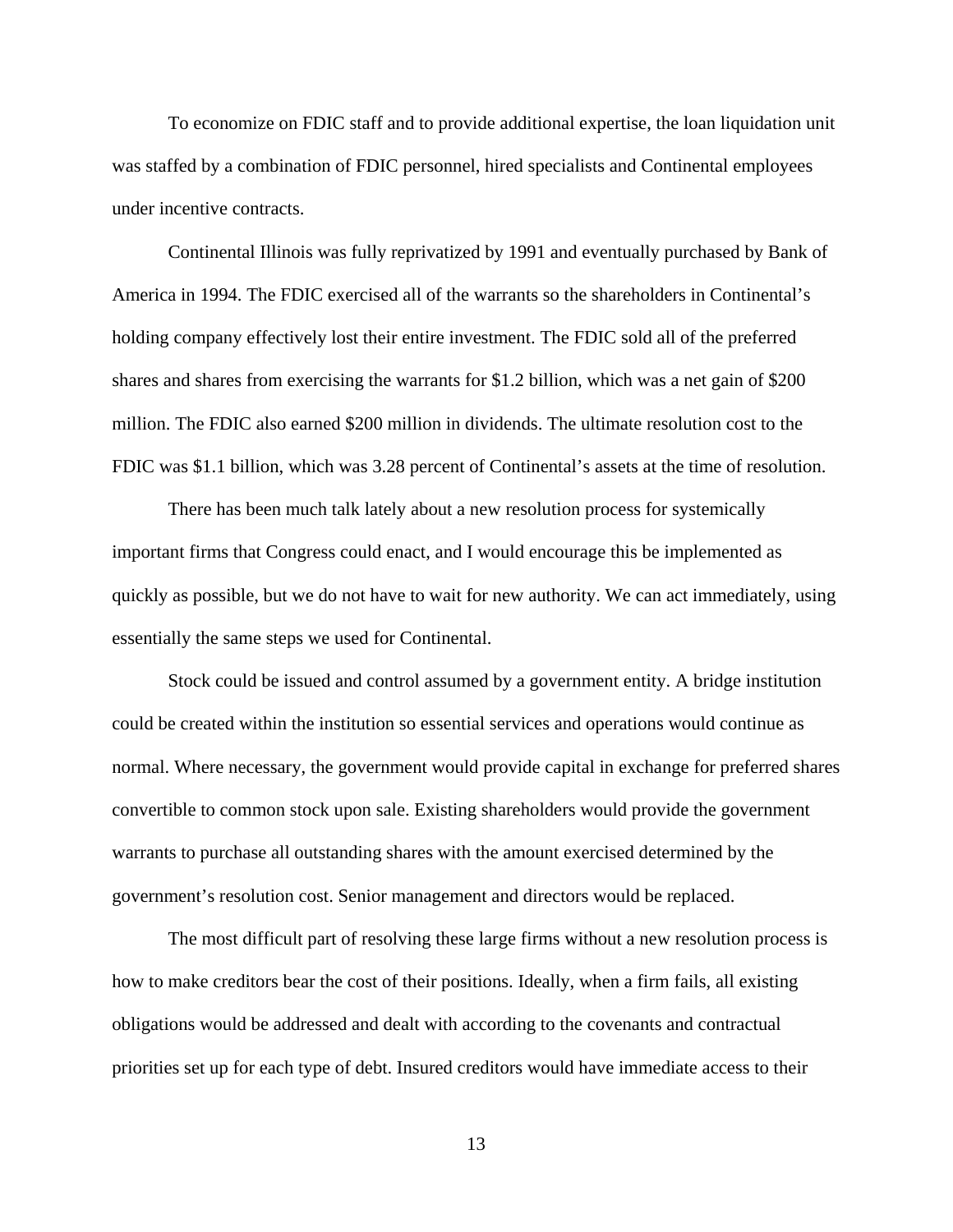funds, while other creditors would have immediate access to maturing funds with the potential for haircuts, depending on expected recoveries, any collateral protection and likely market impact. However, this is difficult because it would require negotiating with groups of creditors, unless there's a process that allows regulatory authorities to declare a nonbank financial firm insolvent.

 Regardless of how the firm is resolved, short-term liabilities in particular would need to be addressed immediately because of their importance in meeting the creditors' daily payment obligations and operational needs. Quick decisions should also be made on all counterparty arrangements because of the widespread impact that uncertainty would have on the counterparties.

Authorities would also need to assess the market impact – specifically, whether the losses associated with this outcome would lead to a loss of confidence in financial markets and serious funding problems that would threaten the viability of other financial firms. If so, it may be necessary to honor all counterparty arrangements and/or short-term liabilities, as we did with Continental Illinois.

However, this guarantee must be considered as an exception to the normal process. Congress would have to enact an approval process similar to the systemic exception for banks as specified in the 1991 FDIC Improvement Act, requiring approval by two-thirds of the Federal Reserve Board, two-thirds of the FDIC Board and the secretary of the Treasury, in consultation with the president.

As much as I dislike extending government guarantees and thereby reducing market discipline, if we were to implement this exception, I believe we would also need to extend the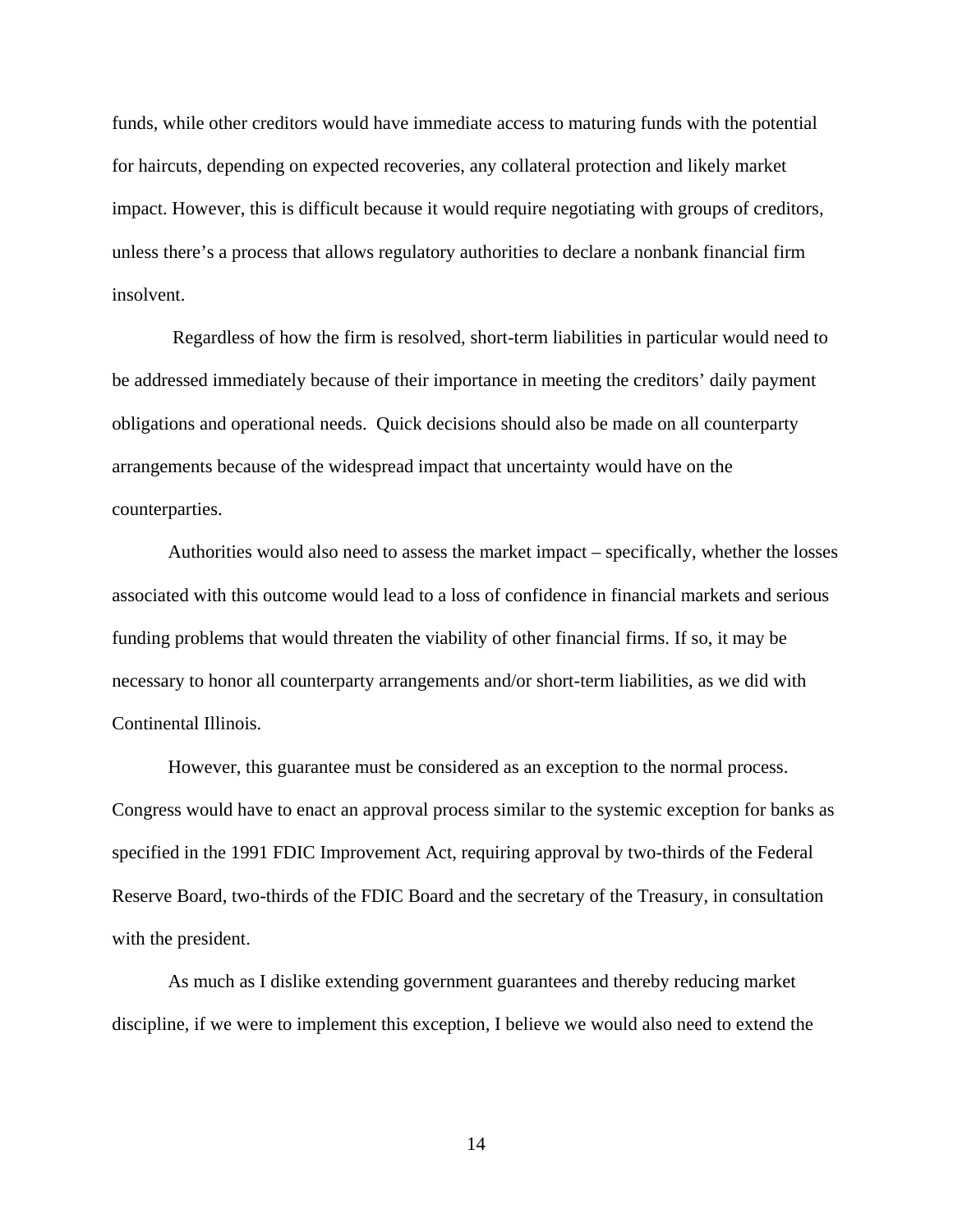same guarantees to all other institutions or we would give failed institutions a competitive advantage.

Another key part of the resolution is that the bad assets need to be taken off the balance sheet of the failed institution at realistic market values and placed in an asset management company, resulting in two entities often referred to as a "good bank" and "bad bank." Alternatively, the FDIC or Treasury as the receiver could take the bad assets and work them out. After writing off the bad assets, the government would provide the "good bank" with enough capital so that it can become a profitable ongoing concern and attractive to private investors for reprivatization. Any recoveries from the bad bank would first go toward paying off the costs of the government, and any proceeds left over would be distributed according to the priority of remaining claimants.

The separation of the bad assets is critical. When a bank has a large share of nonperforming assets, they remain a burden when they are left on the balance sheet, even if they are written down appropriately. For example, they must be funded although they are not producing income. Such a circumstance creates uncertainty about the bank's financial condition and diverts management's attention from the business objectives necessary for recovery. The focus of the "good bank" must be on the future, gaining new customers and expanding operations, while the goal of the "bad bank" must be on getting rid of customers and winding down the operations.

As part of the reprivatization process, it is also important to determine the advisability of breaking up or selling off operations and independent subsidiaries where possible, especially given the market discipline problems we have encountered with institutions regarded as "too big to fail." Moreover, assessing the condition and viability of large, complex financial firms is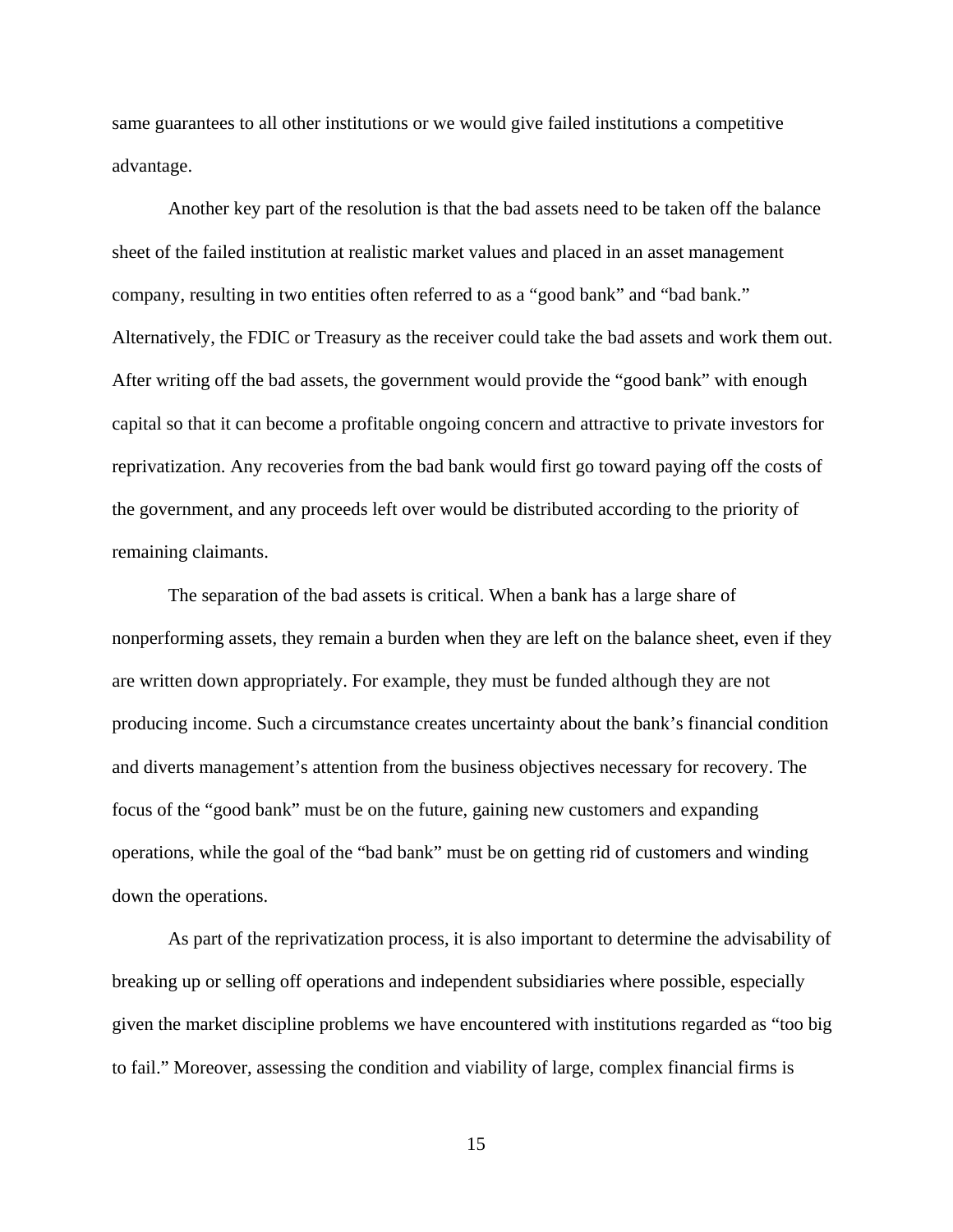difficult, and the failure of such a firm may be an indication that it is also too large and complex to manage well. We should avoid setting conditions that only repeat past mistakes in creating too big and too complex an institution.

This system is clearly more equitable than what we have seen so far.

At the start of the TARP I program, \$125 billion was provided to the nine largest financial firms without an in-depth, thorough exam of their condition. However, all other banks received TARP funds only if their primary regulator concluded they were strong enough to weather the crisis and continue as an ongoing concern.

The \$10 per share that Bear Stearns' stockholders received from the JPMorgan Chase acquisition would not have been possible without the government's guarantee of \$29 billion of problem assets. Additionally, the government has committed \$173 billion to support AIG's continued operations, with their shareholders standing to reap financial gain if AIG ultimately recovers.

Meanwhile, 46 banks in the United States have failed since the beginning of 2008. All of them were resolved through one of the bank resolution problems I have discussed here today.

#### **How Do We Know the Resolution Process Will Work?**

It is understandable that there are concerns about letting these large firms fail, but it should be noted that the program I have just described has a record of success elsewhere.

The economic situation in Sweden in the early 1990s was similar to that in the United States today. Its financial system was dominated by six large banks that accounted for 90 percent of the industry's assets. Sweden took decisive steps to identify losses in its major financial institutions. The viable Swedish banks were soon recapitalized, largely through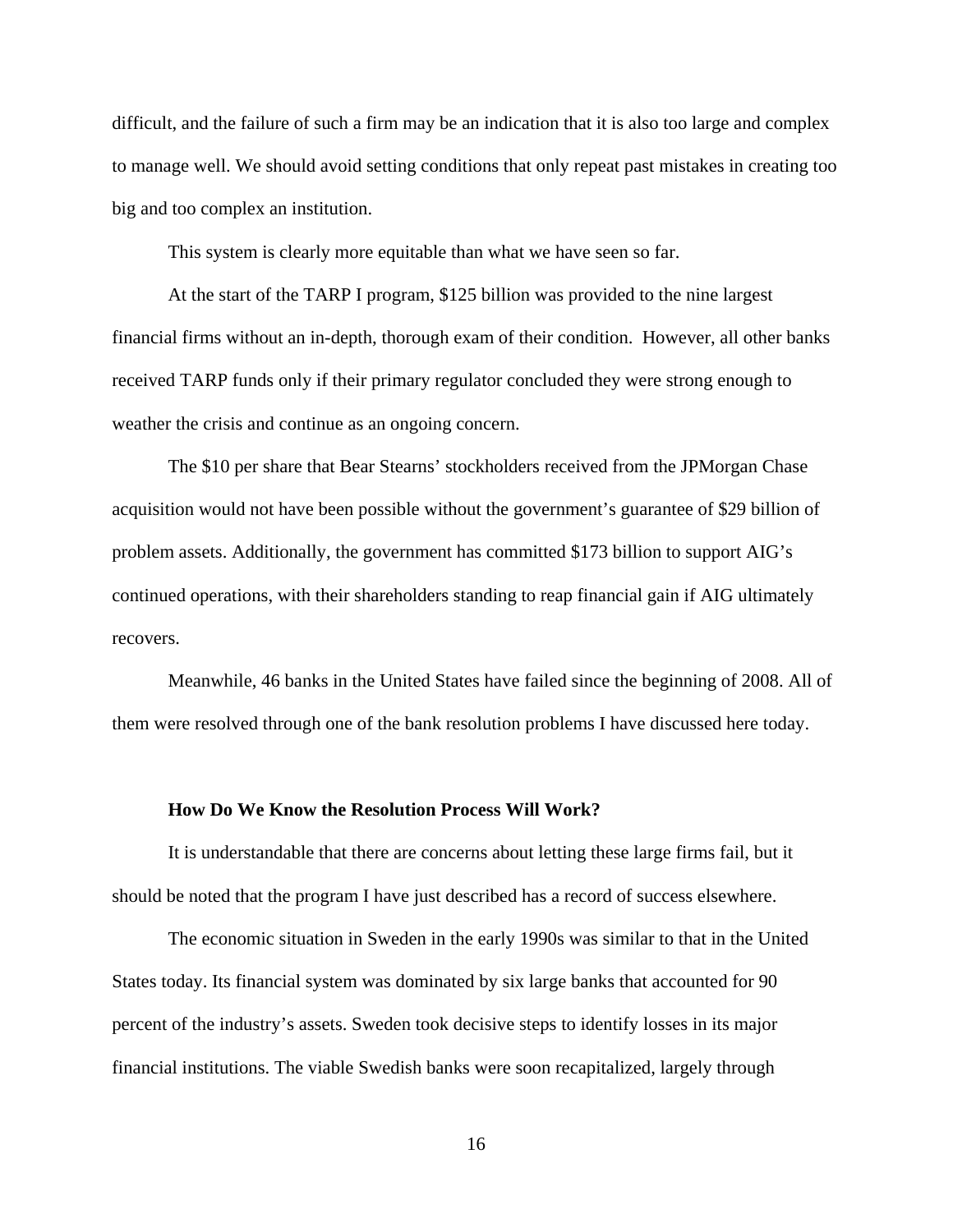private sources, and public authorities quickly took over two large insolvent banks and spun off their bad assets to be managed within a separate entity. Sweden was able to systematically restore confidence in its financial system, and although it took several years to work down and sell off all of the bad assets, there was minimal net cost to the taxpayers.

Some argue that the Swedish situation is not a valid comparison because it only dealt with only six banks. In addition, some argue that the Swedish system was much less complex, and that the Swedish government had to work out primarily commercial real estate loans instead of the complex financial assets, structured securities and derivatives that we would have to work out today.

These are valid concerns, but I would point out, first, that although the United States has several thousand banks, only 19 have more than \$100 billion of assets, and that after supervisory authorities evaluate their condition, it is likely that few would require further government intervention. Second, as for complexity, I would point out that real estate assets involve considerable complexity, no less so than many financial derivatives.

Another important example is the Reconstruction Finance Corporation (RFC), which was used to deal with banking problems in the United States in the 1930s. The RFC followed a process very similar to what I have described. It began by examining problem banks and writing down the bad assets to realistic economic values, making any needed and appropriate changes in bank management, injecting public equity as needed into these banks, and returning the banks to private ownership. The RFC proved to be highly successful in recapitalizing banks, and like Sweden, there was essentially no net cost to taxpayers. More detailed information on both the Continental Illinois and Swedish models for large bank resolution will be posted today with a text of my remarks on our Bank's website at KansasCityFed.org. Absent a detailed explanation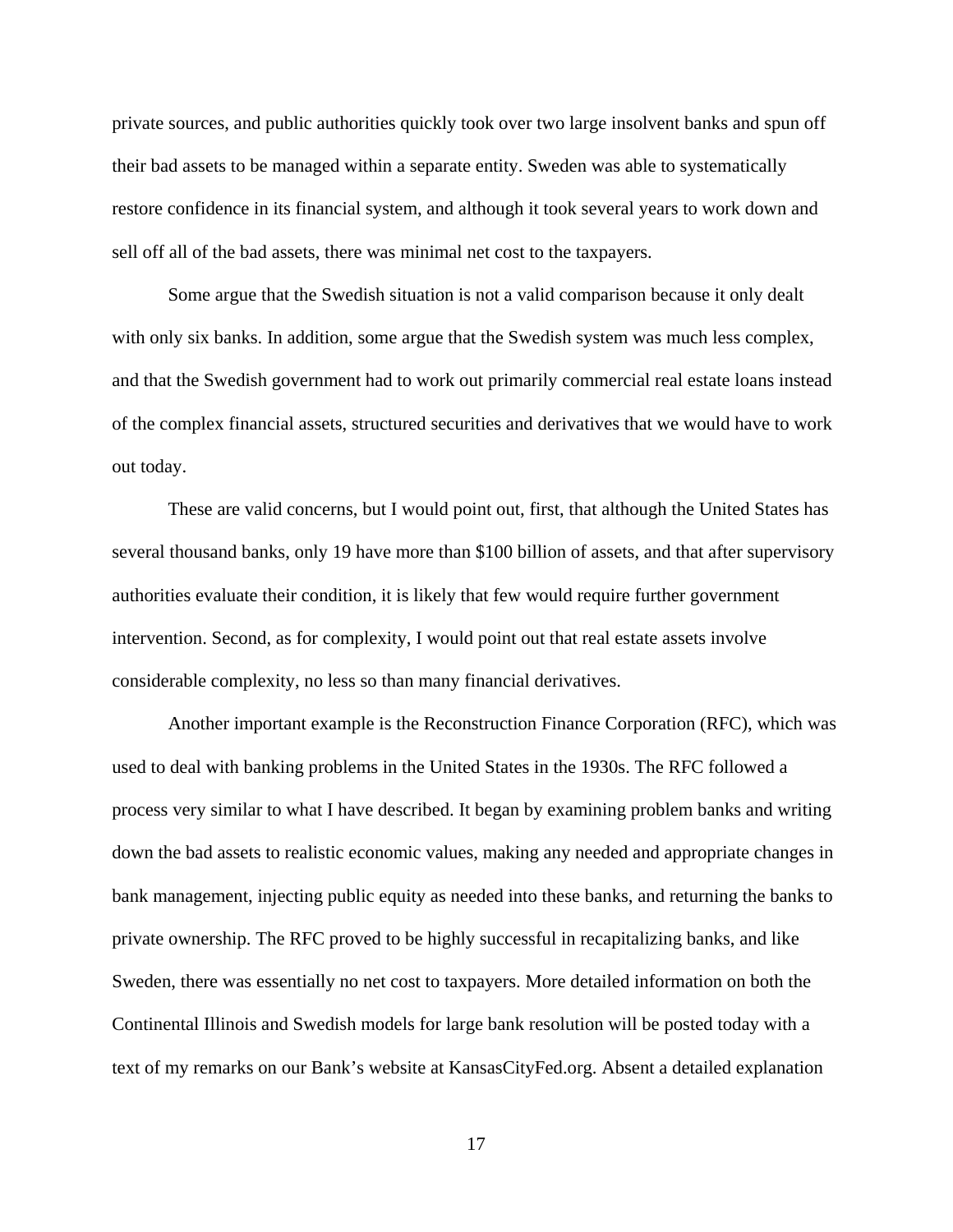of why this approach can't be done, it is my hope that it will be useful to provide more details around my view that it can be done.

Let me make two final points.

First, the debate over the resolution of the largest financial firms is often sensationalized because it is framed in terms of nationalizing failed institutions. It is also pointed out that government officials may not be effective managers of private business concerns.

In response, I would note that no firm would be nationalized in this program. Nationalization is the process of the government taking over a going concern with the intent of operating it. Though a bridge institution is the most likely outcome when a large financial firm fails, the goal is for the firm to be reprivatized as quickly as possible. In addition, subject to regulatory agency oversight, the bridge firm would be managed by private sector managers selected for their experience in operating well-run, large, complex organizations.

The second point is related to the complexity issue, which is that it would be hard to find enough people with the required knowledge, experience and skills to fill the open positions. Going back to the Continental Illinois example, we were able to do it then. More generally: The United States is a vast country with a tremendous amount of management resources in a broadbased economic and industrial system. If the United States does not have the talent to run these firms, then we are much worse off than I thought. I refuse to accept that conclusion.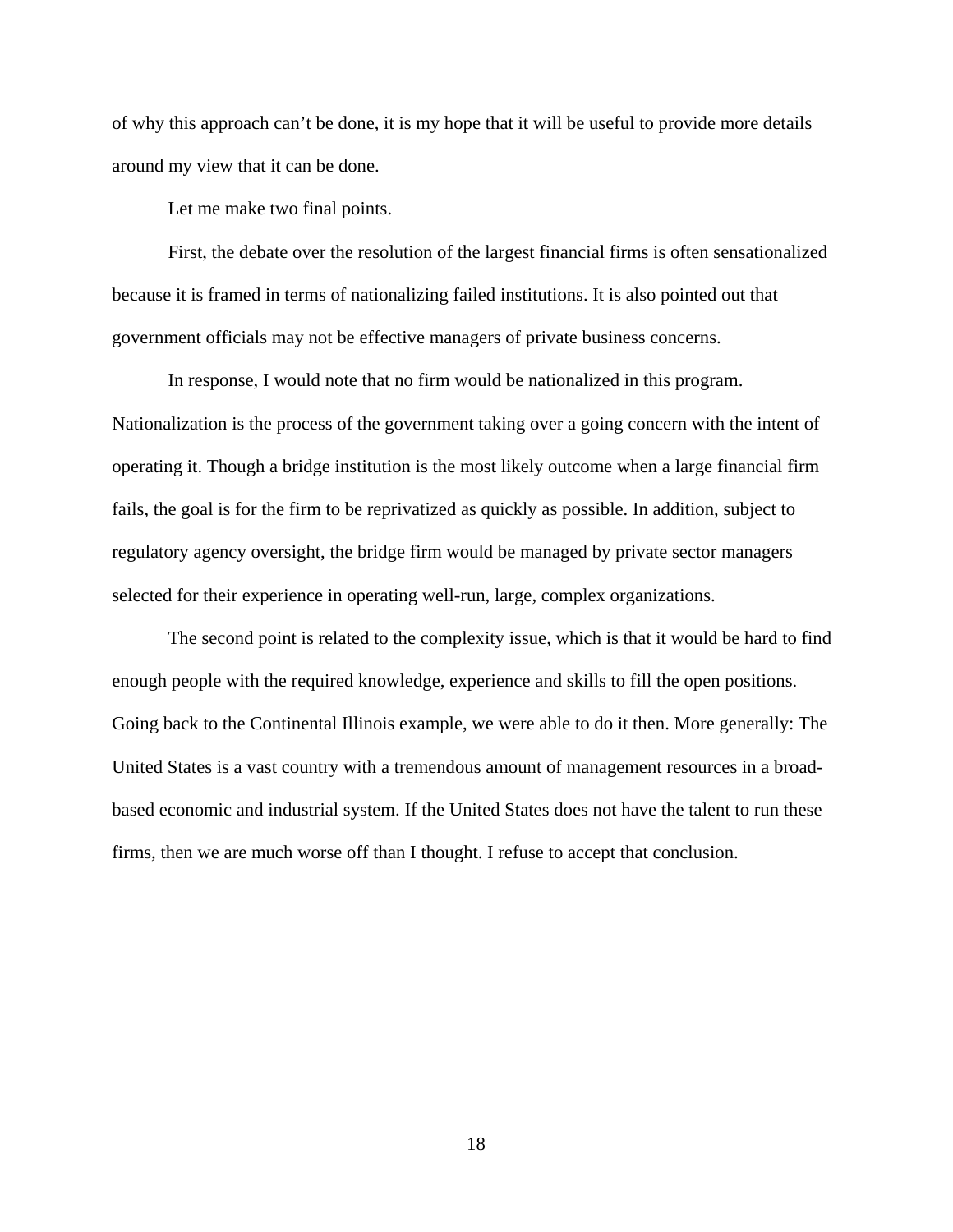# MATERIALS REFERENCED IN THE SPEECH: SUCCESS DEPENDS ON FAILURE

- A Resolution Process for Financial Firms
- Assistance for Continental Illinois
- Swedish Response to 1990s Banking Crisis
- References

Thomas M. Hoenig President and Chief Executive Officer Federal Reserve Bank of Kansas City

Tulsa Metro Chamber of Commerce Tulsa, Oklahoma April 9, 2009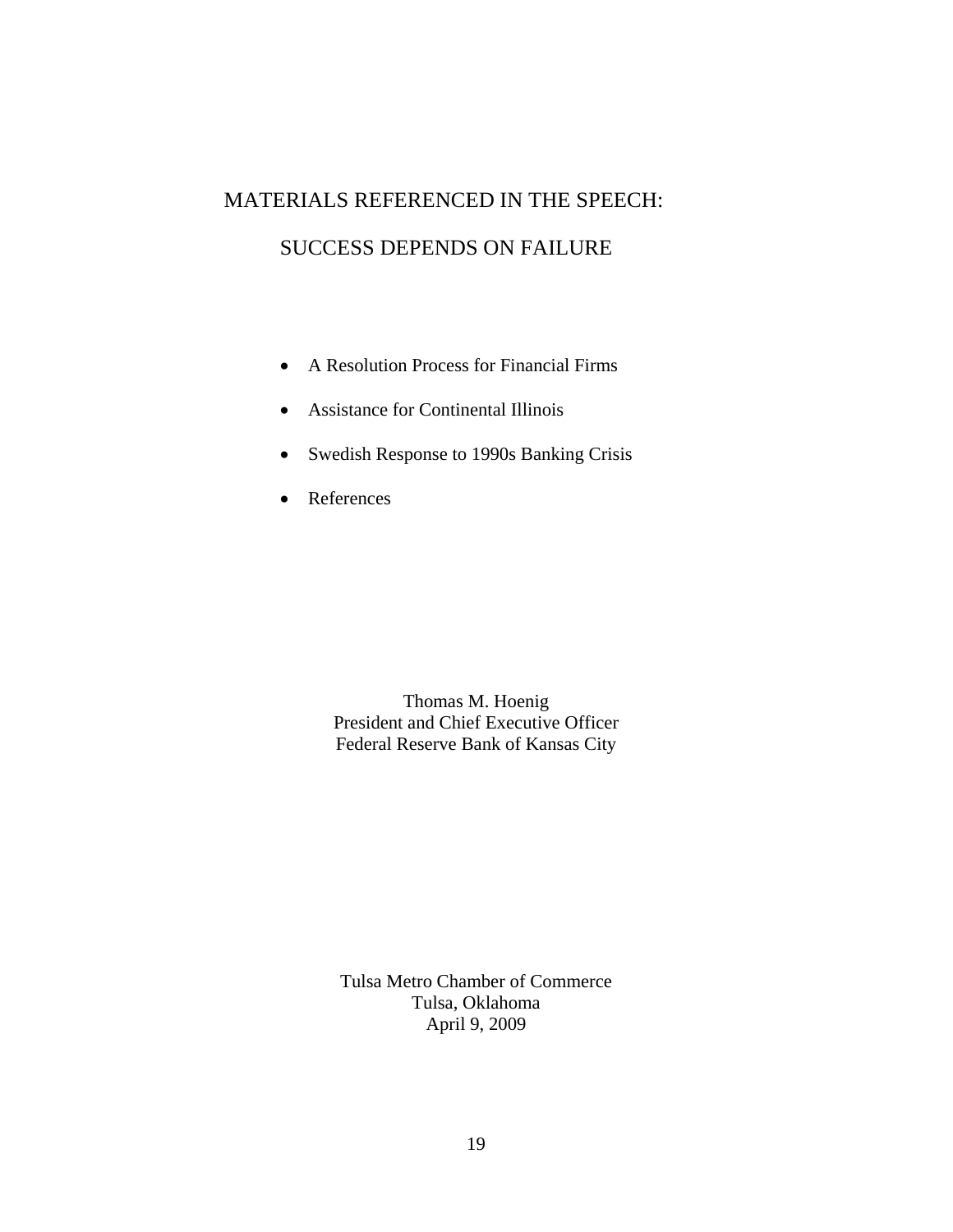#### **A Resolution Process for Financial Firms**

- The United States is in the middle of a serious financial crisis, and the economy is under significant stress. While there has been a lot of debate about how to revive the economy and restore financial stability, there is broad agreement that the economy will not recover until the financial system is stabilized and credit starts flowing more normally.
- The recovery of the financial system depends critically on the public regaining trust and confidence in financial institutions, particularly the largest financial institutions. The public's confidence in the largest institutions has been seriously shaken by the risks they have taken, the poor management of those risks and the resulting losses. Thus, the restoration of normal financial market activity depends importantly on how the problems of the largest bank and nonbank financial institutions are addressed.
- Despite the best of intentions, the policies and actions directed at restoring the health of the financial system have not been consistent or transparent. It is understandable that the initial measures were ad hoc and inconsistent because the depth and breadth of the problems were not expected and there were no plans in place for addressing the problems.
- The solution must be a clear and fair plan so that financial firms, investors and consumers know what to expect when any financial institution runs into problems. Specifically, the plan must provide a process for how policymakers will address the deterioration of the financial condition of all financial firms, regardless of their size, and resolve them if they become insolvent.
- A resolution process is particularly important for the largest, most complex and interconnected institutions because they have been considered by many as "too big to fail," at least since the early 1980s. This paper describes a resolution process that can be used for any financial firm involved in the intermediation process or payments system, but the focus is on the large, systemically important institutions. The premise of the paper is that no firm is too big to fail and that resolving a large failed firm is the best solution for the economy.

#### **Principles for a Resolution Framework**

- A free market system requires that business owners capture the profits from their successes and bear the costs of their failures. Firms that meet the market test will grow, while those that do not will shrink and, ultimately, must be allowed to go out of business if they fail. The consequences of failure and the resolution framework must be clearly stated and transparent so that business owners have clear expectations about the consequences of their actions.
- The resolution framework must prescribe a predefined set of rules, guided by an agreed upon set of principles. This is particularly important for financial institutions, big or small, because their success depends critically on the public's trust that they are solvent and a viable, ongoing concern.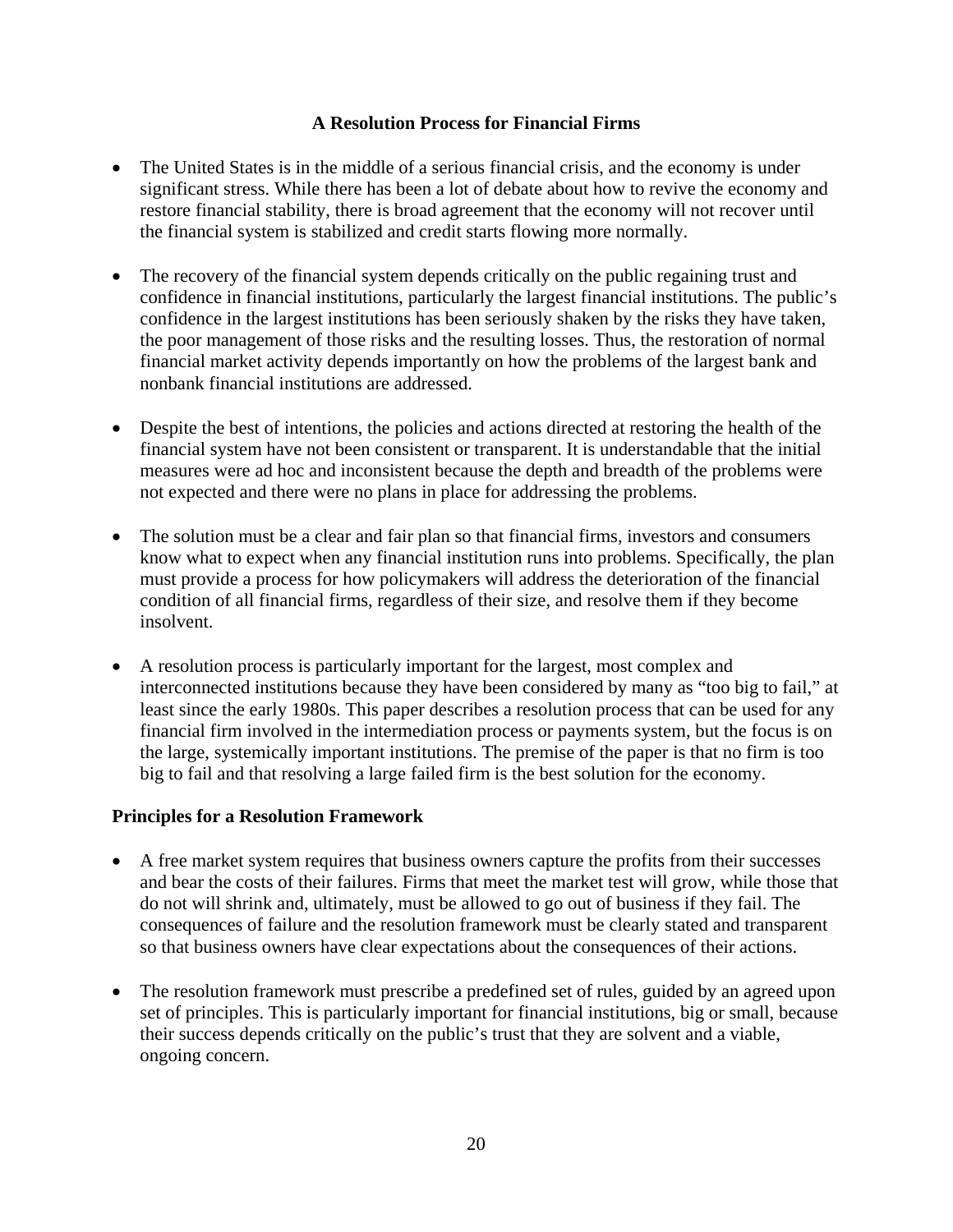- There are two key principles that the resolution process should follow.
- First, the resolution process should minimize the cost to the overall economy.
	- When resolving an insolvent firm, it is important that it does not cause significant financial and economic disruptions or exacerbate current problems.
	- The process should minimize the cost of resolving an insolvency to avoid a long-term fiscal burden on taxpayers.
	- The relevant costs are not just the direct costs but, more importantly, the current and future impact on the economy and financial system.
	- The direct costs of resolving a failed bank, such as the government bearing some of the failed bank's losses, is simple to add up.
	- However, minimizing the future costs on the economy and financial system, particularly the unintended consequences, is much more difficult.
	- To minimize the future cost to the economy, the resolution process must not create adverse incentives that are inconsistent with economic efficiency. Specifically, the resolution process must not allow a firm's management, shareholders and creditors to avoid the consequences of their mistakes because it reduces market discipline, creates adverse incentives for firms to take too much risk, and inefficiently directs resources and financial capital to less-productive uses.
	- The process must be transparent and clearly stated so that everyone understands what to expect and the consequences of their actions. Management must know beforehand what will happen if they gamble and take excessive risks that turn out to have a significant, negative effect on the firm's financial condition.
	- Finally, to minimize costs, the resolution process should be based on solid research and information about what works and what does not work. Policymakers can learn a lot about what will and will not be successful by looking back at previous U.S. financial crises, as well as at crises in other countries.
- The second principle is the resolution process must be equitable in that it is the same for all financial firms regardless of size or location, although it is possible that the outcome will differ.
	- The resolution process must provide consistent treatment of a failing institution's owners, managers, employees and customers, regardless of the institution's size, complexity or location.
	- When talking about equity, it is important to recognize the difference between process and outcome.
	- For example, if a bank is examined and found to be insolvent, the bank should go through the resolution process and the owners should lose their investment regardless of the bank's size. The outcome may be that a relatively small bank is resolved by another institution purchasing its assets and assuming its deposits, while a relatively large bank is temporarily operated as a bridge bank.
	- In both cases, the banks go through the same process of being declared insolvent and the same procedures for determining how it will be resolved.
	- Otherwise, banks may take on excessive risks just to grow to a size large enough to receive favorable treatment, and customers may choose to go with a large bank instead of a small bank.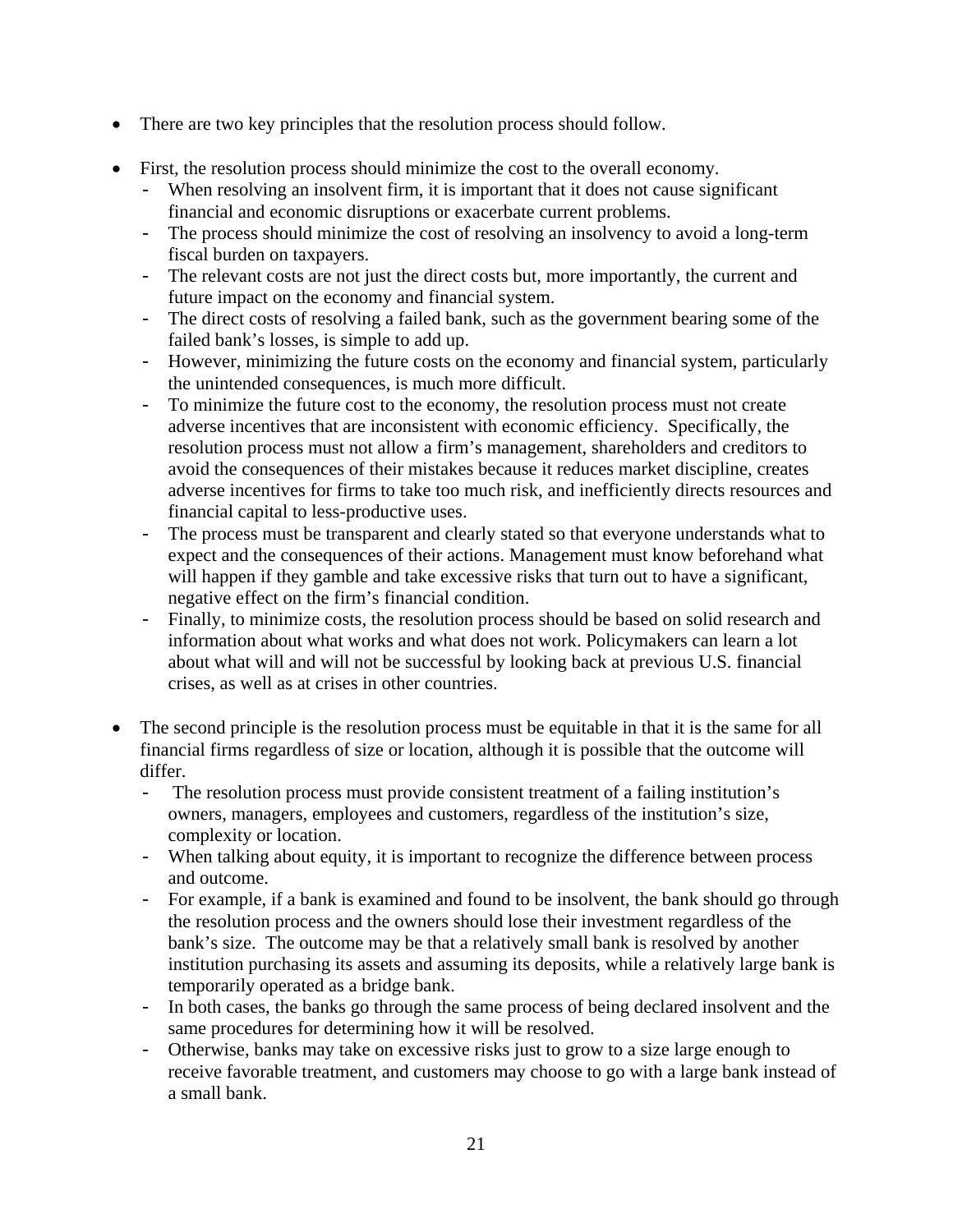## **Options for Resolving a Failed Financial Institution**

- There are several options for resolving a failed firm, but it is important to first define insolvency.
	- By definition, a firm is insolvent if its common equity capital is negative that is, the firm's outstanding liabilities owed to creditors is greater than the total value of its assets.
	- However, a financial firm, even if it has a positive amount of equity capital, is not viable and will fail if its liquidity is insufficient to meet its current payment obligations, either because it cannot sell its assets for enough to pay off maturing liabilities, or it loses market confidence and cannot borrow enough.
	- It is important to note that these are definitions of insolvency and are not subjective conditions, which points out that the term "too big to fail" really is a misstatement. It does not matter what size a firm is – if it is insolvent by these definitions, it has failed.
- The question becomes, what do we do when a firm fails?
- One option is for the government to allow an insolvent firm to maintain ongoing operations by providing funds to bring capital ratios up to required minimums or to meet payment obligations.
	- In this case, nothing is actually resolved, and the insolvent firm is essentially bailed out so that it can continue normal operations.
	- This option may be used for a large financial firm that is considered "too big to fail" because of concerns that it is systemically important, in the sense that other resolution methods would have large, negative spillover effects on economy.
	- Under this option, the term "too big to fail" should be restated as "too big to resolve" because of the near-term negative spillover effects and disruptions to the economy and financial system.
	- In a bailout, senior management and directors keep their jobs; current shareholders do not lose their investment, although the government may impose some restrictions on the firm's activities and practices; and creditors do not suffer any losses.
	- A bailout is the worst option in terms of the first principle of minimizing costs.
	- While a bailout may temporarily stabilize current economic conditions or not immediately cause further problems, it sets the stage for significant future problems. In a bailout, senior management, directors and current shareholders stand to reap any gains that may result, which weakens market discipline and creates the moral hazard that the firm will take too much risk.
	- Bailouts are also inequitable because they are used only for the "too big to fail" firms and not for smaller firms that are not expected to cause spillover effects if other resolution methods are used.
- Alternatively, bank regulators have for years used a variety of options to resolve insolvent banks. These options include:
	- liquidation,
	- arranging for the sale of a failed bank's assets and assumption of its liabilities by another institution,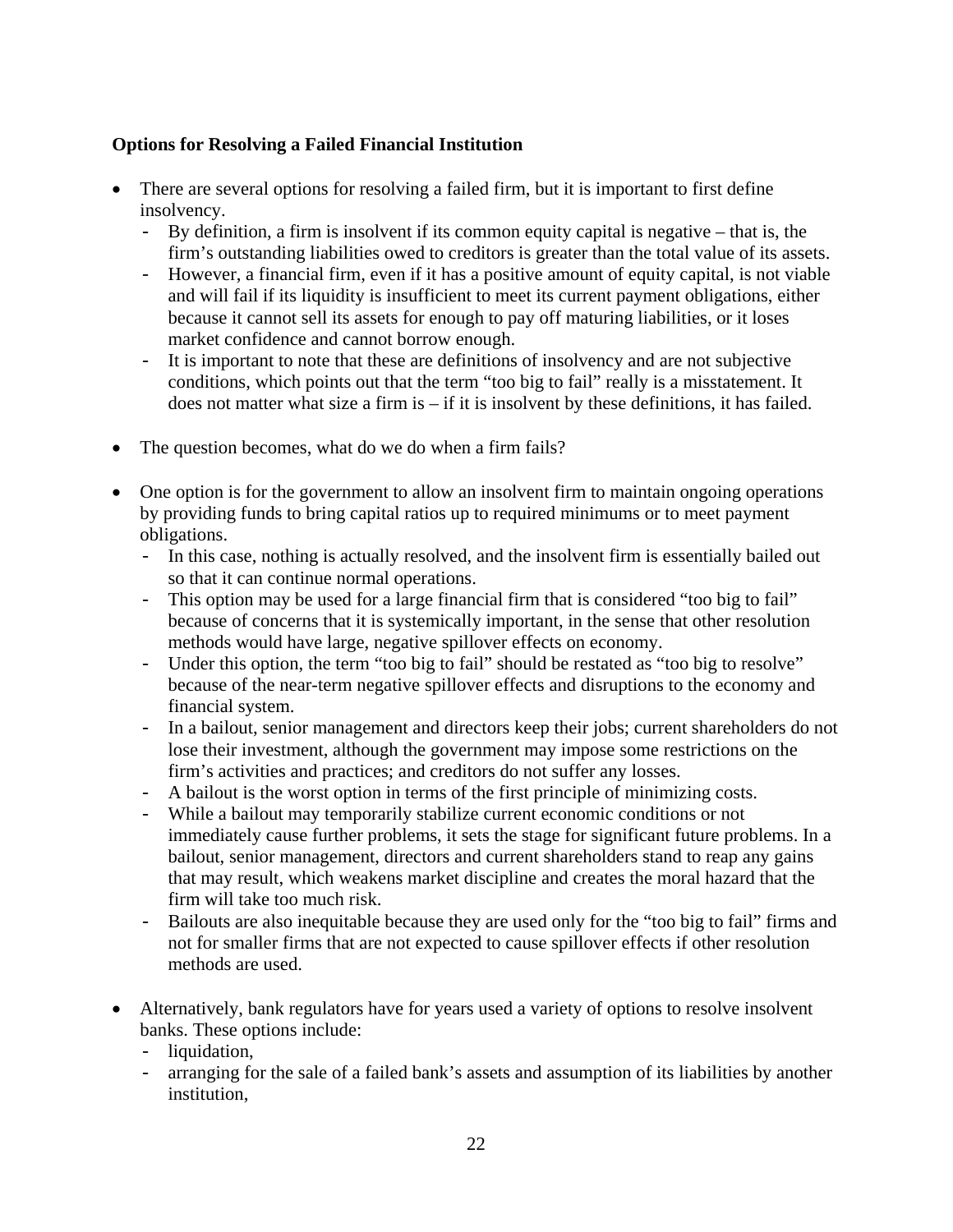- or operating the bank for a short period of time through open-bank assistance or as a bridge bank or conservatorship until the bank can be sold to another bank or group of private investors.
- When most people think of a firm as failing, they generally think the firm is shut down and liquidated.
	- In a bank liquidation, the FDIC is appointed as a receiver and it pays off insured depositors up to the deposit insurance limit.
	- Uninsured depositors are generally paid partial amounts based on expected recoveries.
	- The FDIC maximizes the value of the assets by selling them or holding on to them and working them out. The proceeds from the assets are used to first pay remaining amounts owed to uninsured depositors and other unsecured creditors, and if anything is left over, to shareholders.
	- Because the firm is insolvent, the uninsured creditors will suffer some losses, and they may have to wait for a long time to receive their final payouts.
	- While liquidation strongly enforces market discipline and does not promote moral hazard, it tends to be the most disruptive option for resolving a big or small financial firm, and therefore is the least desirable choice.
	- This option is disruptive for individuals and business customers because they tend to hold short-term instruments, such as deposits and commercial paper, for making payments or as a temporary way of storing their funds. Many business customers also have counterparty arrangements, such as derivatives contracts, that would go into default when the bank is liquidated.
- The resolution method used most often is a purchase and assumption (P&A) transaction, where the FDIC as receiver finds another bank to purchase the insolvent bank's assets and assume its liabilities.
	- In terms of the direct costs to the government, this is typically the least-cost resolution method because the FDIC may receive a premium from the acquiring bank. And even if the FDIC has to pay the acquiring bank to assume the liabilities, it is often less costly than paying off insured depositors and having to manage and liquidate the failed bank's assets.
	- More importantly, though, it generally has the least negative impact on the economy.
	- Short-term creditors and counterparties have immediate access to all insured deposits and at least a large portion of uninsured obligations, while borrowers continue to have access to credit.
	- In addition, because management and directors are replaced and shareholders lose their investment, a P&A transaction does not reduce market discipline or create adverse incentives for bank management and shareholders.
- While a P&A transaction is often the best option for most failed banks, it generally is not the best option if one of the largest financial institutions fails because it creates even larger companies that pose even greater systemic risks to the economy.
	- A major difficulty in the current financial crisis has been that some institutions are so large and complex that resolving them when they fail is complicated and disruptive no matter what option is used.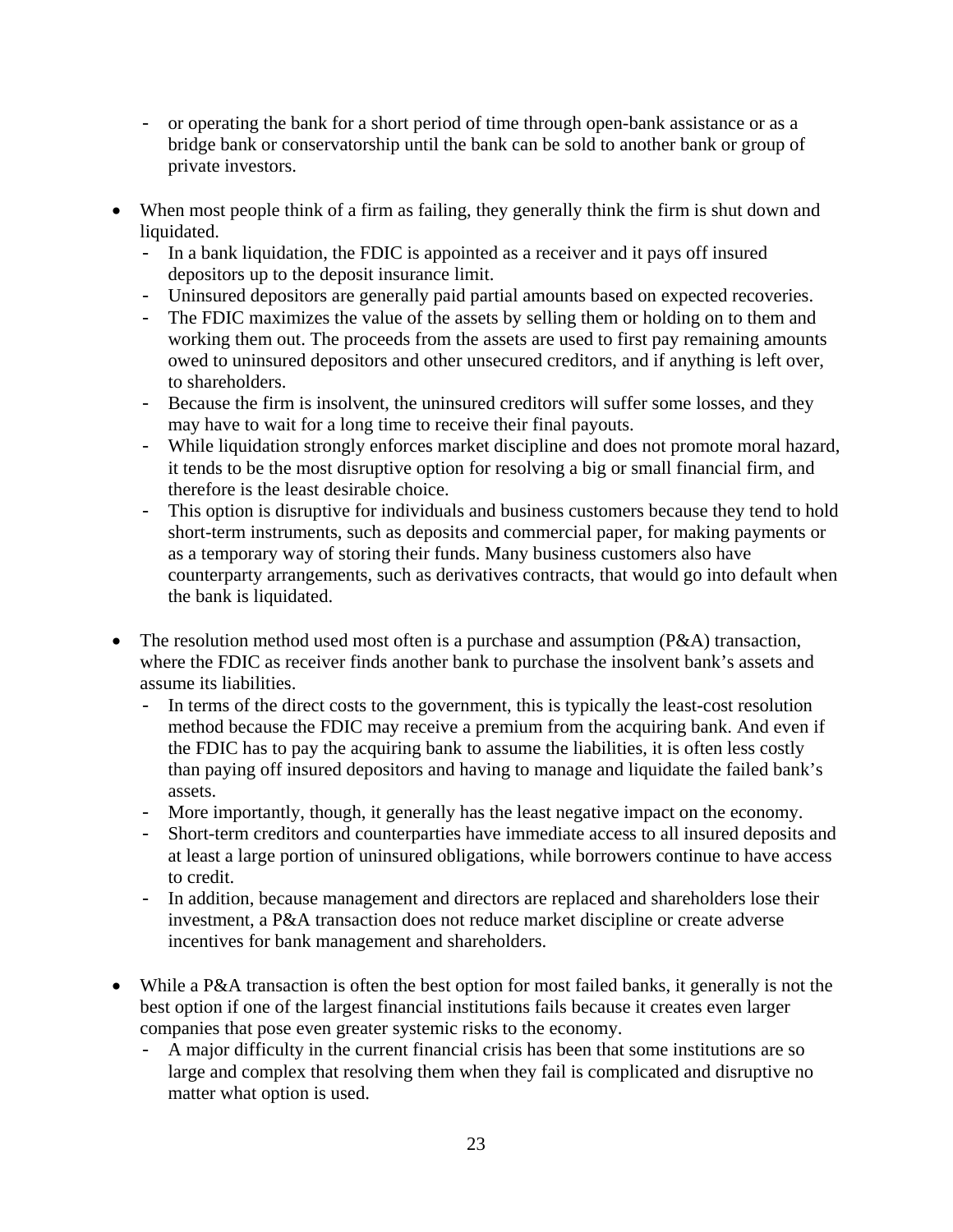- Only another institution in the same size range would have the capacity and resources to purchase the assets and assume the liabilities of another large institution.
- Indeed, over the past year, there have been several examples of large institutions taking over other large, problem institutions. It only makes sense that if institutions can get "too big to fail," then all else held constant, the resolution process should not result in even larger institutions.
- The final option, which is the most feasible for a large, complex financial institution that fails, is to run it temporarily as a conservatorship or bridge organization.
	- Clearly, a liquidation would be too disruptive to the economy.
	- This option also provides time for potential acquirers of the institution or its parts to conduct the necessary due diligence.
	- The institution would then reprivatized as soon as it is economically feasible.
	- As will be discussed below, management, shareholders and creditors would be forced to bear the full cost of their actions and positions they have taken to maintain market discipline and economic efficiency.
- One of the difficulties with all of these options is that while there are time-tested, fast resolution processes in place for depository institutions, today's largest financial institutions are conglomerate financial holding companies with many financial subsidiaries that are not banks.
	- The bank subsidiaries could be placed into FDIC receivership, but the only other option under current law for the holding company and other subsidiaries is a bankruptcy process.
	- Bankruptcy proceedings can take a long time to complete sometimes years which works well for a nonfinancial firm because it can continue normal operations while in bankruptcy.
	- It does not work for financial firms, however, because they have a variety of complex, short-term liabilities and counterparty arrangements that customers depend on for maintaining daily operations. A long, drawn-out bankruptcy proceeding would prevent customers and counterparties from having access to their funds, which would cause significant economic disruptions.
	- In addition, the cornerstone of a financial institution's franchise value is trust in its viability as an ongoing concern, and that trust is sure to quickly erode in a long, drawnout bankruptcy proceeding.
	- The difficulty in resolving failed holding companies quickly and in a way that minimizes the disruption to the economy is why the Treasury secretary recently proposed a resolution process for systemically important financial holding companies.
- Enacting a resolution process for financial companies is clearly important, but the supervisory authorities do not need to wait for it to happen and should act immediately to resolve a large financial company should one fail.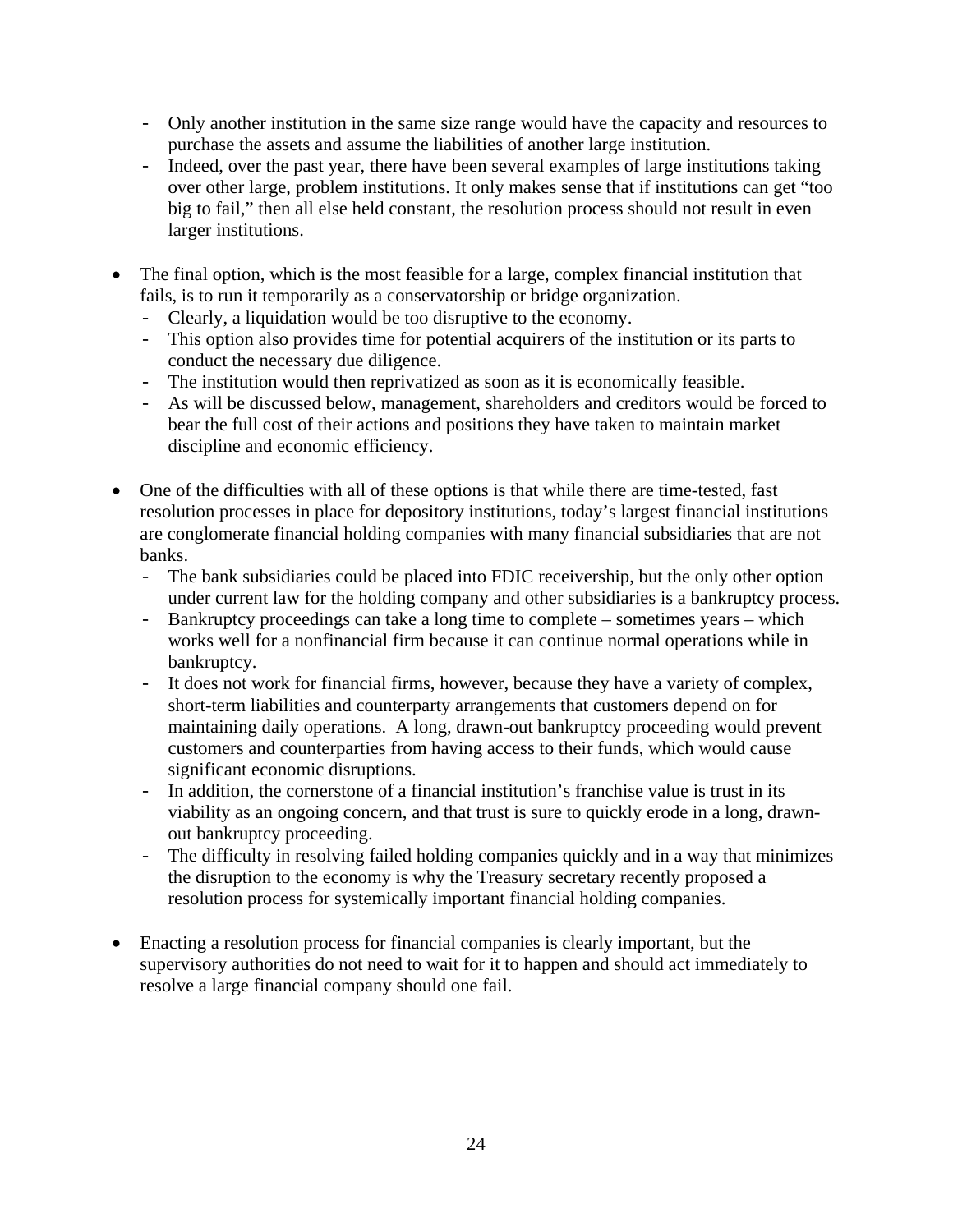# **A Proposed Resolution Process**

- The resolution process discussed below is applicable to any financial firm that is part of the intermediation process or payments system, but in light of the current financial crisis, the focus is on systemically important financial institutions that are found to be insolvent.
- To prevent systemic disruptions to the economy, a failed institution should be allowed to continue its operations through a bridge institution or conservatorship so that all essential services and operations would go on as normal.
	- Because the firm is insolvent, it would need additional capital to continue operating.
	- To recapitalize the firm, the government could provide the capital in exchange for preferred shares, convertible to common stock upon sale.
- In general, the supervisory authorities would not have the authority to declare the institution insolvent. Thus, to ensure that management and shareholders bear the costs of their actions and investment decisions, the government's investment would be conditional on:
	- Replacement of the senior management and board of directors that led the firm to failure.
	- Existing shareholders providing the government warrants to purchase all outstanding shares, with the amount exercised determined by the net costs of resolving the firm.
	- While shareholders may be reluctant to agree to these conditions, in most cases, they would have little choice given the immediate need for liquidity and capital assistance.
- The specific steps to be taken would depend on several factors, such as the type of financial organization and the supervisor's existing legal authority.
	- For example, if a holding company's primary asset is an insured bank and the bank and holding company become insolvent, the bank could be closed and the FDIC could set up a bridge bank.
	- In this case, the holding company would also fail, and the supervisory authorities could take actions to mitigate the impact on the rest of the economy.
- The most difficult part of resolving these large firms without a new resolution process is how to make creditors bear the cost of their positions.
	- Ideally, when a firm fails, all existing obligations would be addressed and dealt with according to the covenants and contractual priorities set up for each type of debt.
	- Insured creditors would have immediate access to their funds, while other creditors would have immediate access to maturing funds with the potential for haircuts, depending on expected recoveries, any collateral protection and likely market impact.
	- However, this is difficult because it would require negotiating with groups of creditors, unless there's a process that allows regulatory authorities to declare a nonbank financial firm insolvent.
- Regardless of how the firm is resolved, it is critical to make quick decisions on how creditors will be treated.
	- Short-term liabilities in particular would need to be addressed immediately because of their importance in meeting the creditors' daily payment obligations and operations needs.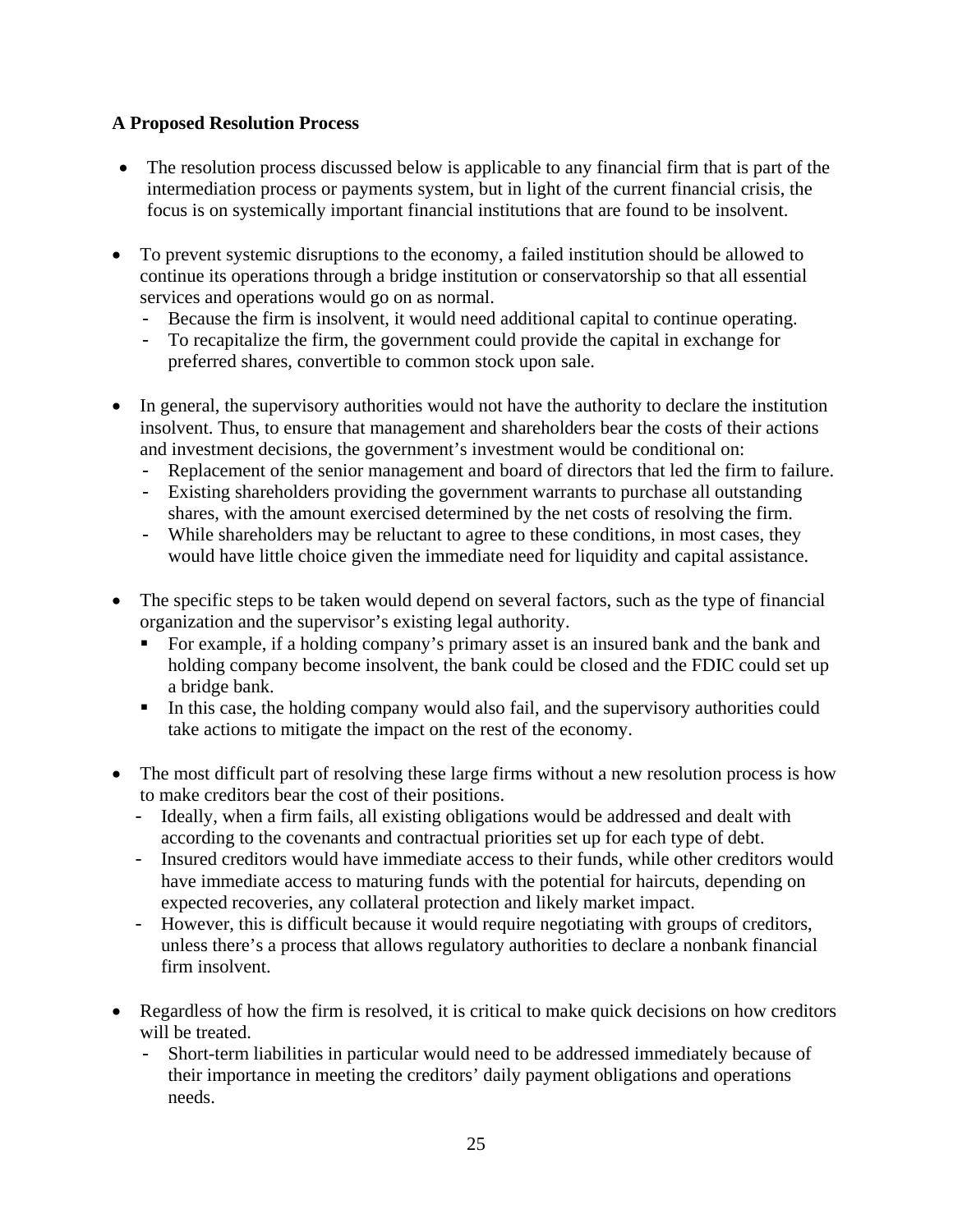- Quick decisions also need to be made on all counterparty arrangements because of the widespread impact that uncertainty about their status or default would have on their counterparties.
- So that unsecured creditors bear the cost of their decisions and market discipline is maintained, the resolution authorities should consider leaving these creditors standing in line behind more senior creditors as the claims on the bank are resolved.
- However, the authorities would also need to assess the market impact specifically, whether the losses associated with this outcome would lead to a loss of confidence in financial markets and serious funding problems that would threaten the viability of other financial firms.
- In a severe financial crisis, such as is occurring today, it may be necessary to honor *shortterm* liabilities and/or *all* counterparty arrangements to prevent a systemic disruption to the economy.
	- However, this guarantee should be considered as a "systemic" exception to the normal process.
	- To limit the use of this exception to truly systemic situations, Congress should enact an approval process similar to the systemic exception for banks as specified in the 1991 FDIC Improvement Act.
	- This exception requires approval by two-thirds of the Federal Reserve Board, two-thirds of the FDIC Board and the secretary of the Treasury, in consultation with the president.
	- In addition, though the extension of government guarantees and the resulting reduction in market discipline should generally be avoided, extension of the same guarantees would need to be made to every other institution. Otherwise, failed institutions would have a competitive advantage over sound institutions, which clearly violates the principle of equitable treatment.
- Another key part of the resolution is the bad assets need to be taken off the balance sheet of the failed institution at realistic market values.
	- One option is to place the bad assets in a separate asset management company, resulting in two new entities often referred to as a "good bank" and "bad bank."
	- Alternatively, the FDIC or Treasury as the receiver could take the bad assets and work them out.
	- After writing off the bad assets, the government would provide the good bank with enough capital so that it can become a profitable ongoing concern and attractive to private investors for eventual reprivatization.
	- Any recoveries from the bad bank would first go toward paying off the costs of the government, and any proceeds left over would be distributed according to the priority of remaining claimants.
- The separation of the bad assets is critical for creating a forward-looking process for recovery and the eventual reprivatization of the good bank.
	- When a bank has a large share of nonperforming assets, they remain a burden when they are left on the balance sheet, even if they are written down appropriately.
	- For example, they still have to be funded even though they are not producing income, they create uncertainty about the bank's financial condition, and they divert a lot of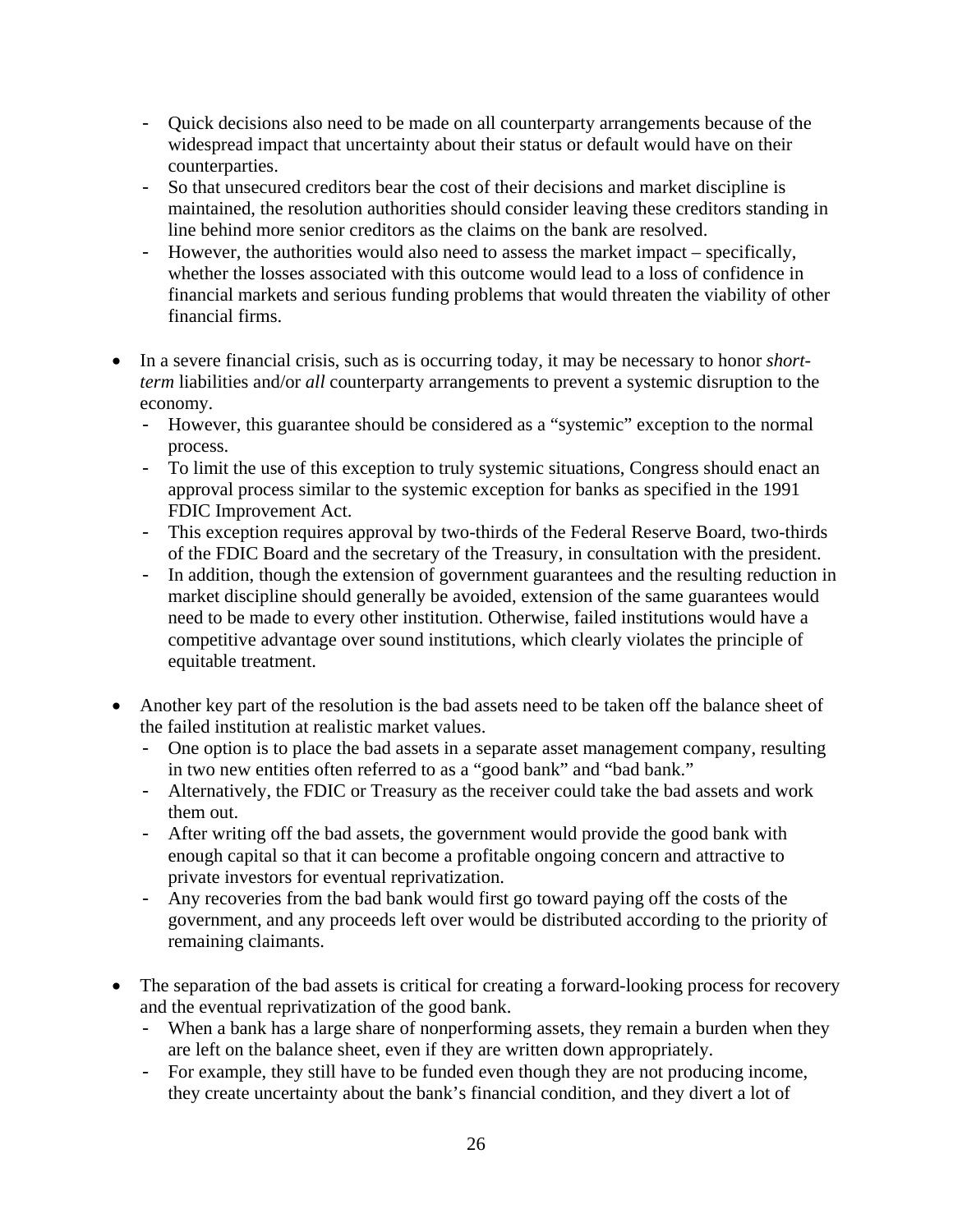management's attention from more productive activities for the future growth and profitability of the bank.

- In addition, the business objectives and the skills necessary for managing bad assets and recovering their maximum value is very different from the objectives and necessary skills for running an ongoing financial firm.
- In other words, the goal of the good bank is to attract new customers and expand operations, while the goal of the bad bank is to get rid of customers and wind down the operations.
- As part of the reprivatization process, the supervisory authorities should consider breaking up or selling off operations and independent subsidiaries where possible.
	- The growth of firms into "too big to fail" institutions has created significant market discipline problems.
	- In addition, if such a firm were to fail, it may also be an indication that it is too large and complex to manage well.

# **How Do We Know the Resolution Process Will Work?**

- A variety of concerns has been raised about letting the largest financial firms fail. These concerns are legitimate and it is clear that any solution will be difficult and costly. However, the resolution process being advocated here has a record of success elsewhere.
- First, the proposed resolution process is exactly what the Swedes did to solve an equally severe banking crisis that they had in the early 1990s (see attachment "Swedish Response to 1990s Banking Crisis" for a more detailed description of the Swedish crisis and resolution process).
	- The economic situation in Sweden was similar to today's, and their financial system was dominated by six large banks that accounted for 90 percent of the industry's assets.
	- Sweden took decisive steps to identify losses in its major financial institutions.
	- The viable Swedish banks were soon recapitalized, largely through private sources, and public authorities quickly took over two large insolvent banks and spun off their bad assets to be managed within a separate entity.
	- Sweden was able to quickly restore confidence in its financial system, and although it took several years to work down and sell off all of the bad assets, there was essentially no net cost to the taxpayers.
	- Creditors, however, were fully protected because the supervisory authorities were concerned about the systemic consequences of imposing losses on uninsured depositors and other unsecured creditors.
- Some people do not think that the Swedish situation is a valid comparison because it dealt with only six banks. In addition, some argue that the Swedish system was much less complex, and that the government primarily had to work out commercial real estate loans, not the complex financial assets, such as structured securities and derivatives, that would have to be worked out today if a large financial institution was allowed to fail. While these concerns are valid, it should be noted that: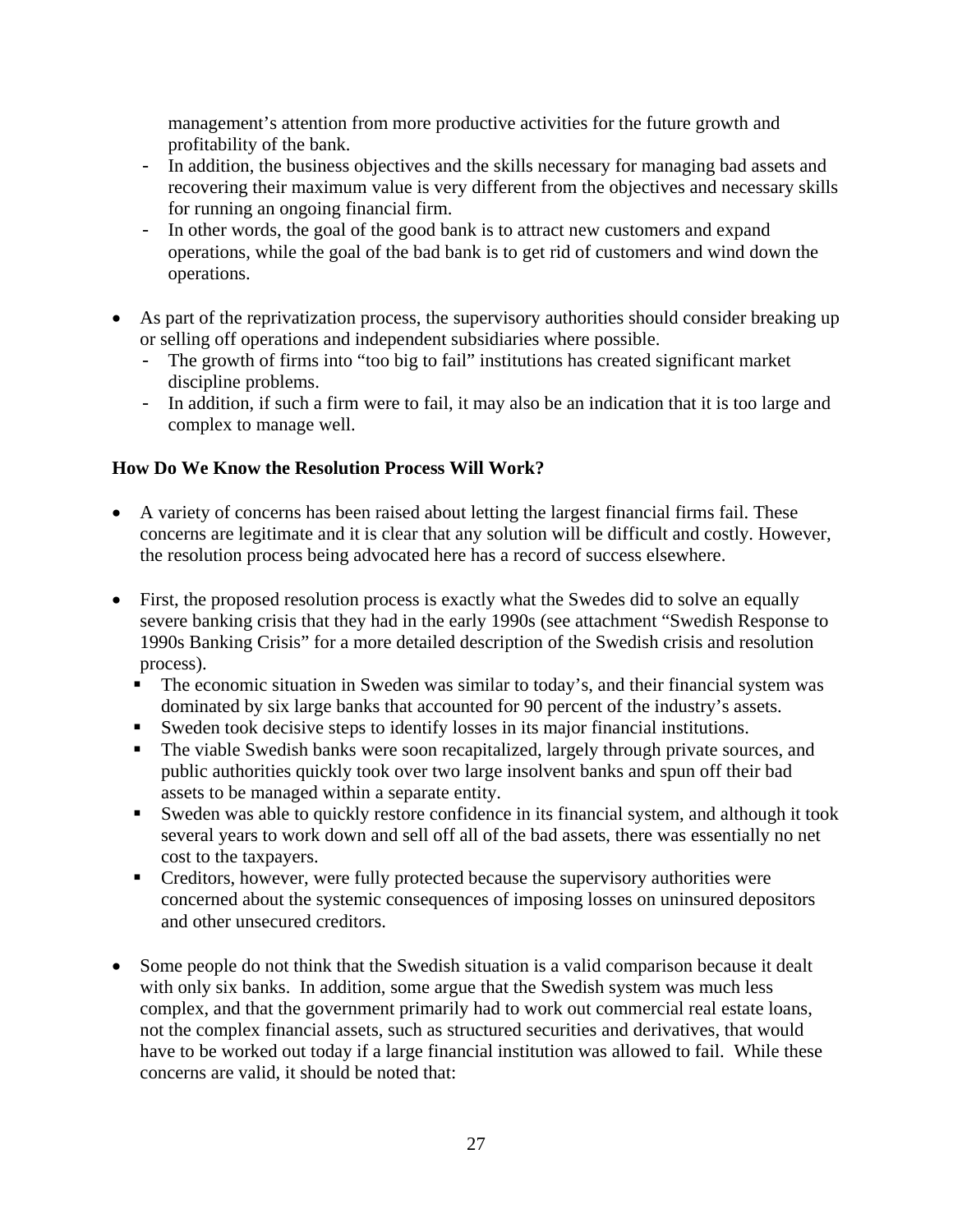- Although the United States has several thousand banks, only 19 banks have more than \$100 billion of assets, and that after supervisory authorities evaluate their condition, it is likely that only a few would have to be resolved.
- It is actually very difficult to work out problems on real estate assets, and it is not necessarily more difficult to work out even complex securities.
- As an aside, an additional lesson that can be learned from Sweden is that a resolution process is much more likely to succeed if it has broad political support and is structured to be independent of the political process.
	- o The plan should be put largely under the control of independent supervisory agencies.
	- o Political involvement should be confined largely to specifying the program's goals and basic rules.
	- o The Swedes also found that a commitment to providing the supervisory authority the funds necessary for resolutions reduces the need for political involvement.
- A second example is this is essentially the process the Reconstruction Finance Corporation (RFC) used to deal with banking problems in the United States in the 1930s.
	- The RFC began by examining problem banks and writing down the bad assets to realistic economic values.
	- It then made any needed and appropriate changes in bank management and provided public equity capital as needed.
	- Finally, it returned the banks to private ownership and essentially recovered all of its costs.
- A final example is the failure of Continental Illinois National Bank and its holding company in 1984. This is a good comparison because it is an example of a holding company resolution using preferred stock and warrants as described in the proposed process. In addition, it is an example of a resolution of a large, complex, interconnected holding company.
	- Continental Illinois was the largest U.S. commercial and industrial lender and the seventh- largest U.S. bank. It had 57 offices in 14 states and 29 foreign countries, a network of 2,300 domestic and international correspondent relationships, and a separate function for making residential and commercial real estate loans. It also provided specialized services to a variety of companies.
	- The attached document, "Assistance for Continental Illinois," provides details about the process used to resolve the bank and holding company.
	- The result was that the bank and holding company management were replaced, the holding company shareholders lost their entire investment, and the bank was restored to sound condition and returned to private ownership.
	- As in Sweden, Continental Illinois' creditors were fully protected because of concerns about the systemic consequences of imposing losses on uninsured depositors and other unsecured creditors.
- Another concern that has been raised about letting the largest financial firms fail is that it nationalizes these institutions. As part of this concern, it is also often pointed out that government officials may not be effective managers of private business concerns.
	- In the proposed process, no firm would be nationalized.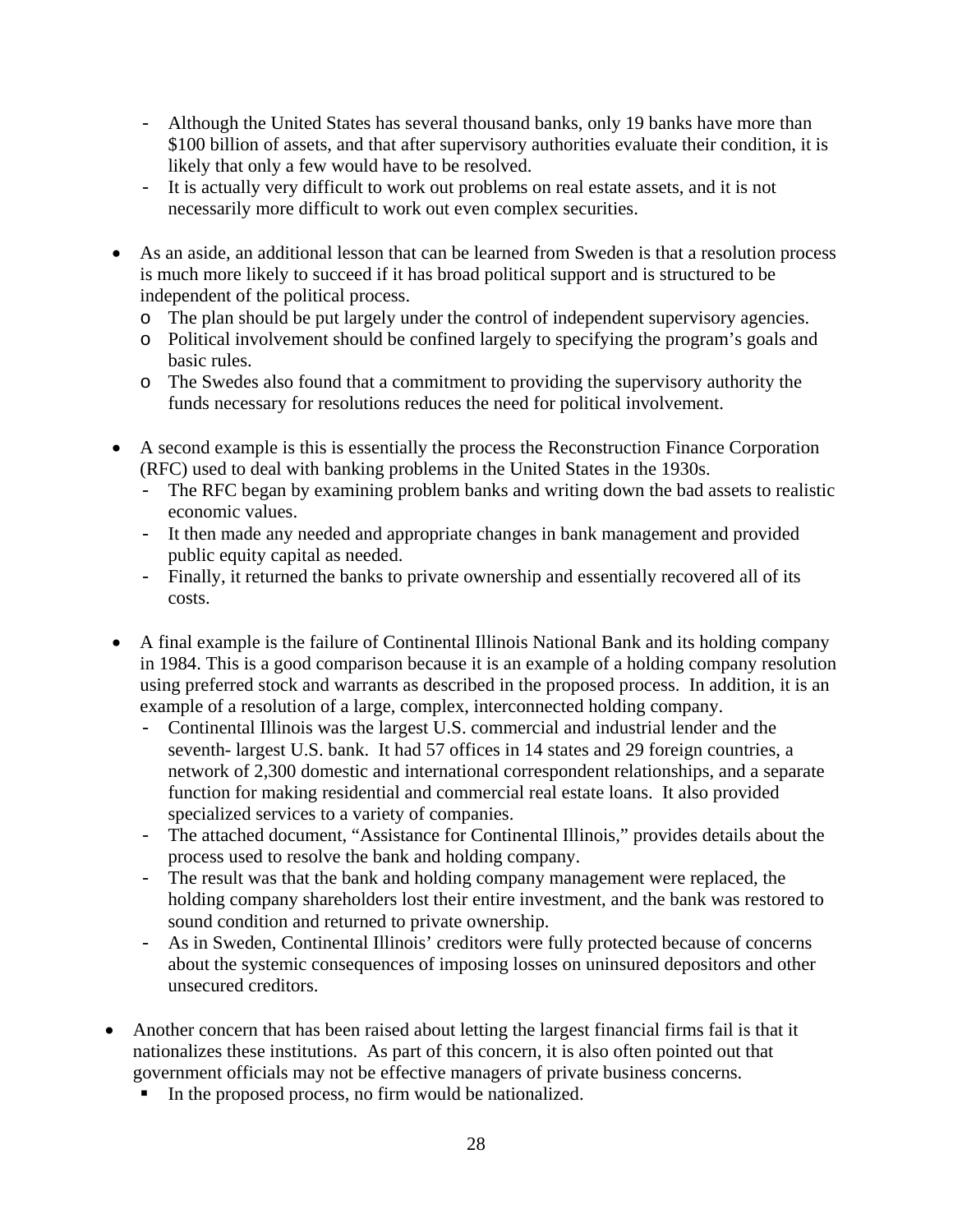- Nationalization is the process of the government taking over a going concern with the intent of continued ownership.
- Though a bridge institution is the most likely outcome for a large financial firm that fails, the goal is for the firm to be reprivatized as quickly as possible, subject to the government not wasting taxpayer funds.
- In addition, subject to regulatory agency oversight, the bridge firm would be managed by private sector managers selected for their experience in operating well-run, large, complex organizations.
- Some opponents to the proposed process also claim it would be very difficult to take over these firms and bring in new management because they are too complex to manage, as well as there is not enough people with the required knowledge, experience, and skills to fill the open positions.
	- o The Continental Illinois example shows it is possible bring in a management team with experience running large, complex organizations.
	- o In addition, while the institution might be complex, a new management team is clearly better than leaving the institution under the control of the management team that caused it to fail in the first place.
	- o More generally, it is hard to believe that there is not enough talent, either from the United States or other countries, to run these organizations.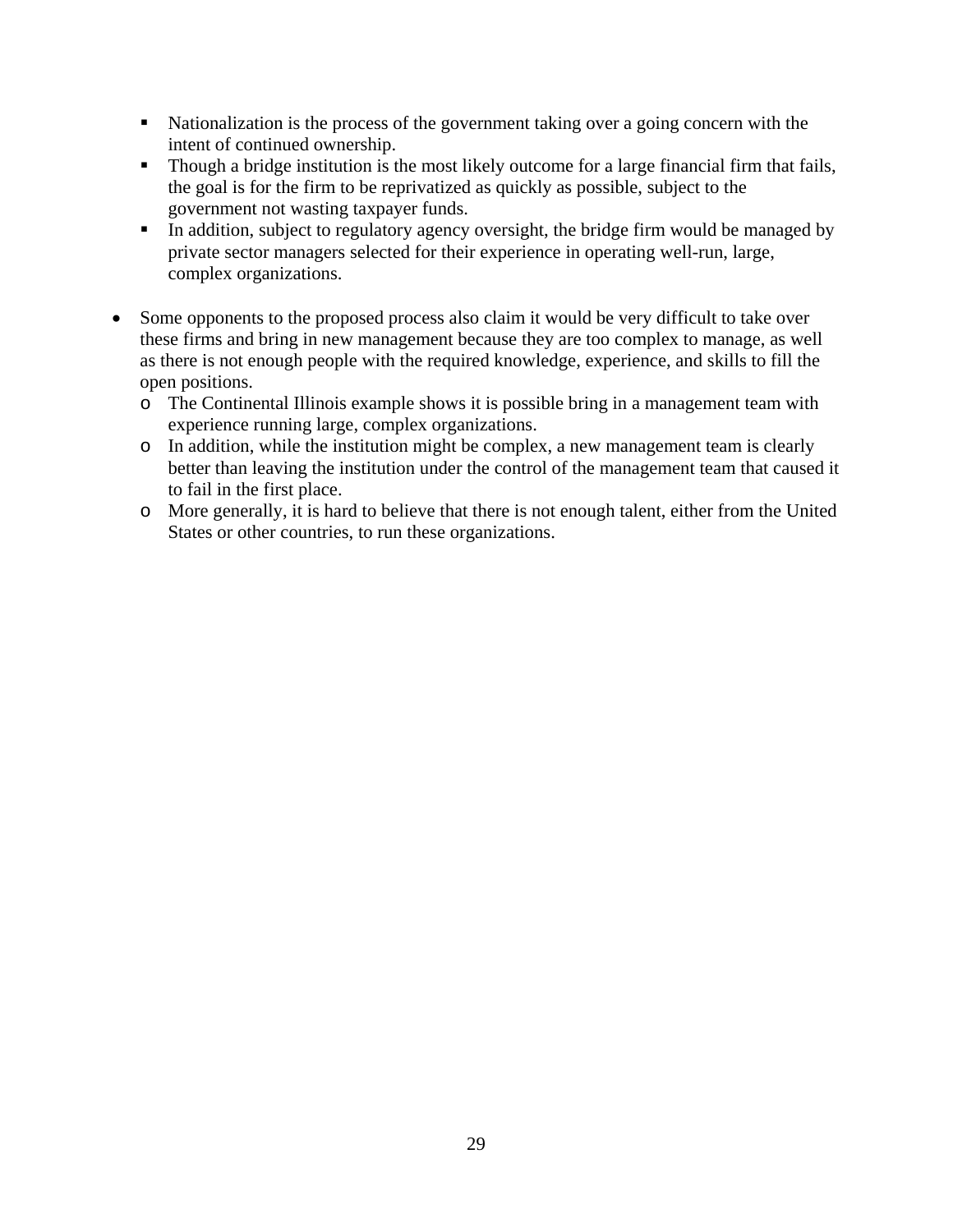## **Assistance for Continental Illinois**

- I. Problems at Continental Illinois
	- In the late 1970s and early 1980s, Continental Illinois pursued a strategy of rapid growth in commercial lending, particularly energy lending, that was largely funded by purchased money.
	- It became the seventh-largest U.S. bank and largest commercial lender in the United States.
	- Penn Square's failure in 1982, LDC debt problems and the downturns in energy markets led to declining asset quality and earnings at Continental from 1982 into 1984 and forced Continental to rely heavily on foreign money markets for funding.
	- News stories in May 1984 on Continental's problems started a run by foreign depositors on Continental, and by May 19, they had withdrawn more than \$6 billion.
	- The Federal Reserve Bank of Chicago began lending through the discount window to cover the lost deposits, and Continental put together a \$4.5 billion loan package funded by 16 large U.S. banks, but these steps did not stop the deposit run.
- II. Interim Financial Assistance
	- On May 17, 1984, the FDIC, OCC and Federal Reserve announced an interim assistance package for Continental, which was based on the FDIC's open bank assistance authority.
	- The FDIC explicitly guaranteed all deposits at Continental in order to keep a liquidity crisis from spreading to other U.S. banks, prevent significant losses at the many banks that had correspondent accounts at Continental and avoid other negative effects in U.S. financial markets.
	- A \$2 billion capital infusion for Continental was arranged in the form of interestbearing subordinated notes, with the FDIC providing \$1.5 billion and the remaining \$500 million provided by seven of the largest U.S. banks.
	- The Federal Reserve agreed to meet any liquidity needs of Continental, and a group of 24 major U.S. banks also agreed to provide more than \$5.3 billion in funding on an unsecured basis until a permanent solution was developed.
	- The FDIC was unable to find any merger partners for Continental during this interim period, presumably due to Continental's asset problems, substantial litigation and funding issues, along with the limited number of merger partners under Illinois' interstate banking restrictions.
- III. Permanent Financial Assistance
	- In July 1984, a permanent assistance plan was put in place for Continental.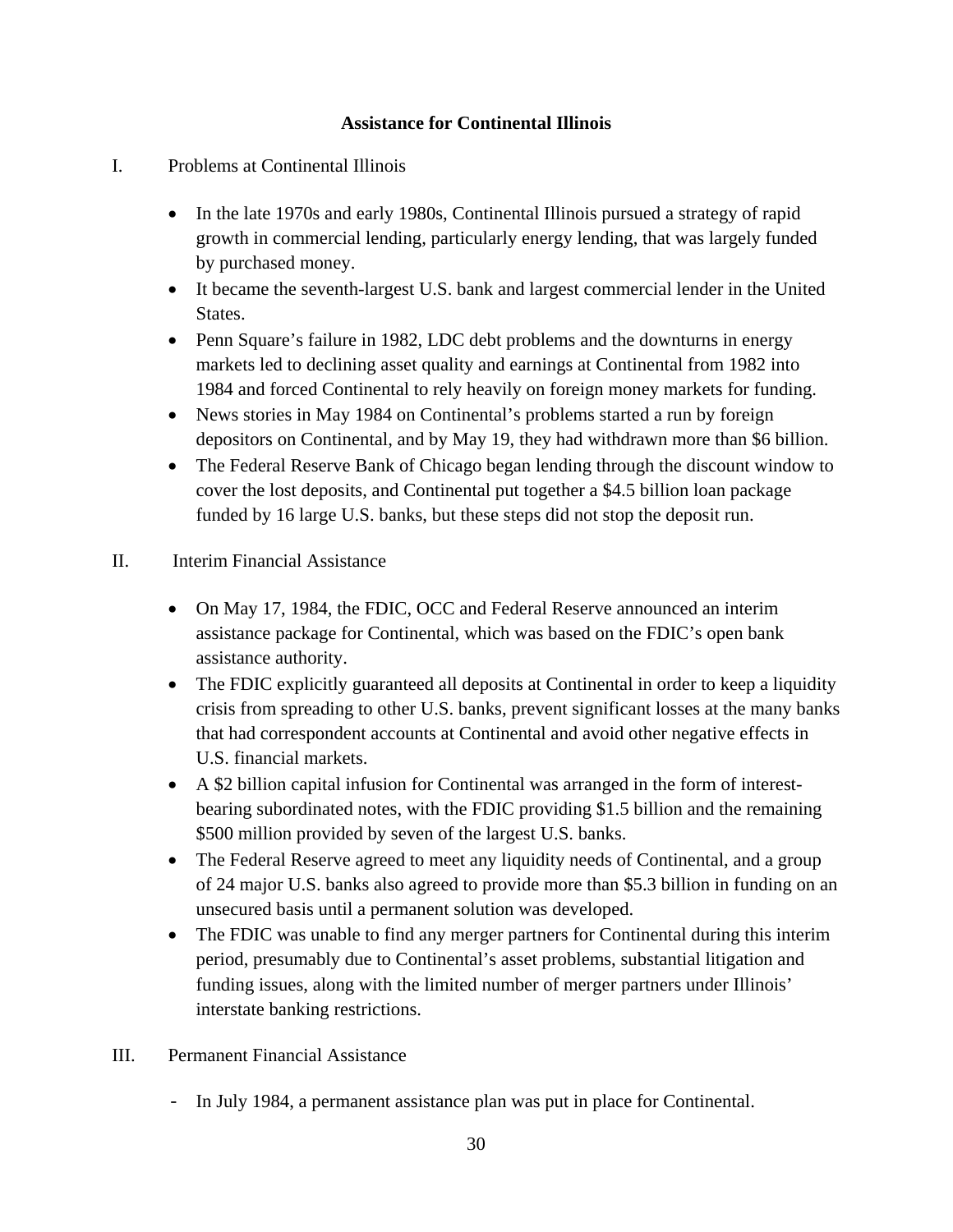- Continental's top management and board of directors were removed. John Swearingen, former chairman of Standard Oil of Indiana, became CEO of the holding company, and William Ogden, a former vice chairman of Chase Manhattan, became CEO of the bank.
- The FDIC assumed \$3.5 billion of Continental's discount window borrowings from the Federal Reserve.
- In exchange for assuming this debt, the FDIC received \$3.5 billion (adjusted book value) of assets from Continental. This consisted of poor quality loans that Continental had already written down to \$3 billion (these loans were further written down to \$2 billion in this transaction, and Continental was forced to take a charge of \$1 billion against capital) and a note from Continental for \$1.5 billion, which Continental could repay within three years by giving the FDIC additional loans of Continental's choice with a book value of \$1.5 billion.
- To offset the \$1 billion charge to Continental's capital that was required by the loan sale, the FDIC infused \$1 billion in capital into Continental. The FDIC's capital infusion consisted of \$720 million of permanent, convertible, nonvoting, junior perpetual preferred stock in Continental's holding company (this amounted to a 79.9 percent ownership stake in Continental if converted) and another \$280 million of permanent, adjustable-rate, cumulative preferred stock in the holding company. This assistance was provided through the holding company rather than the bank because covenants in the holding company's debt instruments required debtholder approval to sell the bank or to inject capital directly into it.
- The FDIC also received an option designed to compensate it for any losses, carrying costs or collection costs on the loans it acquired.
- The \$2 billion in subordinated notes issued under the interim plan was repaid.
- To economize on FDIC staff and to provide additional expertise, the loan liquidation involved a combination of FDIC personnel, Continental employees under incentive contracts and hired specialists.
- IV. Return to Private Ownership and the Cost of Resolving Continental Illinois
	- In a series of sales that took place between December 1986 and June 1991, the FDIC sold all of its preferred stock and the stock acquired through its option.
	- The shareholders in Continental's holding company lost their entire investment once the FDIC exercised the option it received as compensation for loan liquidation losses.
	- From the sale of stock, which completed the return of Continental to private ownership, the FDIC had a net gain of \$200 million over its initial \$1 billion capital investment, and it also received more than \$200 million in dividends on this stock.
	- Overall, the loss on the FDIC's books from Continental's failure was \$1.1 billion, which is equal to 3.28 percent of Continental's assets at the time of resolution.
	- Bank of America eventually bought Continental in August 1994.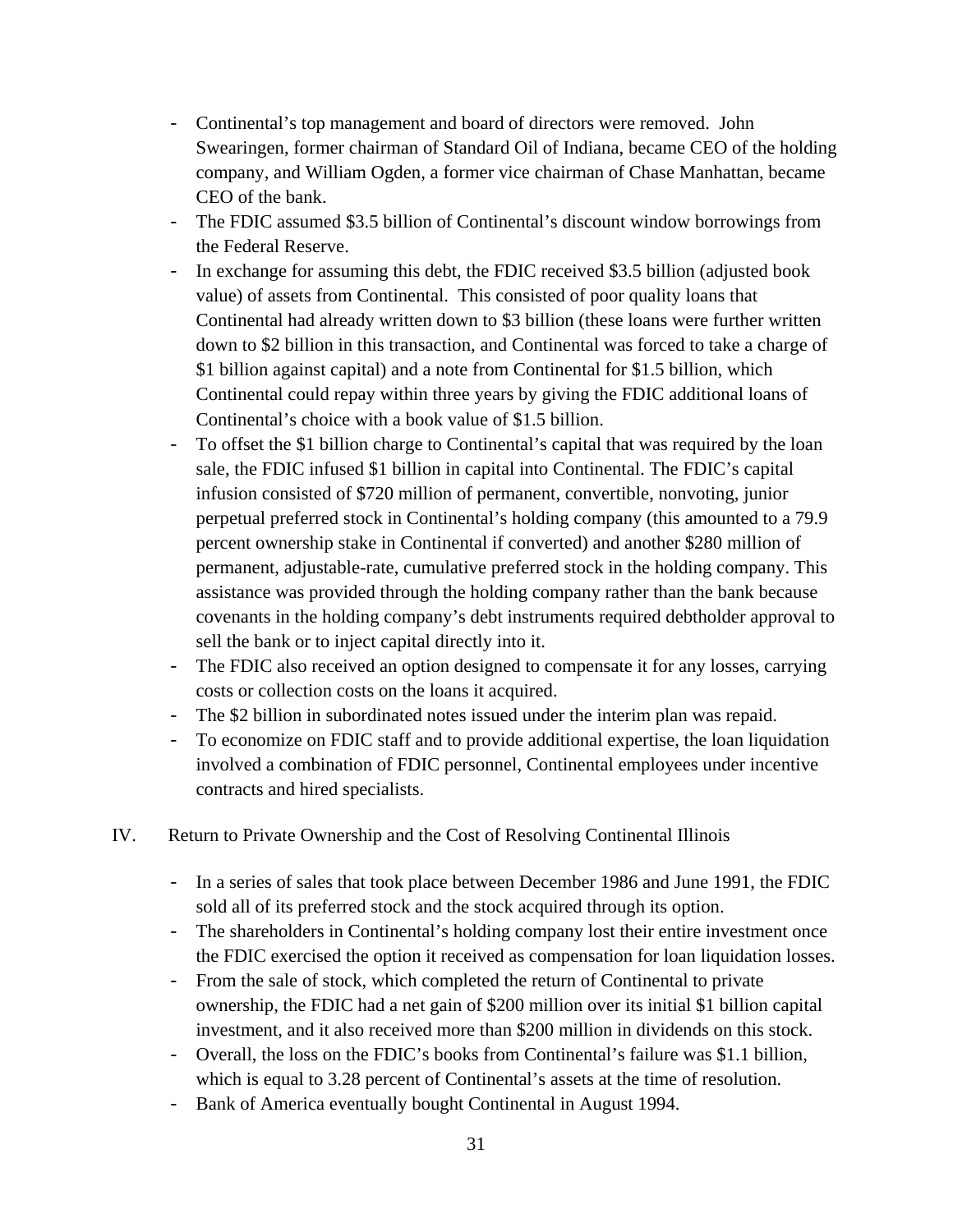#### **Swedish Response to 1990s Banking Crisis**

- Economic and financial market conditions leading up to the Swedish banking crisis were very similar to the conditions leading up to the current crisis.
	- Deregulation of financial markets (elimination of quantitative controls on bank lending, ceilings on interest rates and restrictions on capital flows) is similar to recent deregulation (Gramm-Leach- Bliley) and financial innovations (securitization, derivatives).
	- Large inflow of foreign capital and expansion of domestic lending and debt.
	- Low/negative real interest rates.
	- Strong growth in consumption and real estate investment and low savings rate.
	- Sharp increases in asset prices (stocks and real estate).
- Although the economic downturn leading to the crisis was precipitated by rising real interest rates, the impact on the economy was similar to the current crisis.
	- Stock and real estate prices fell sharply (tangible asset values fell about 30 percent).
	- Bankruptcies increased dramatically (bankruptcies grew about 20 percent, 40 percent and 70 percent in 1989, 1990 and 1991, respectively).
	- Consumption fell and the savings rate rose from being slightly negative at the end of the 1980s to 8 percent in 1993.
	- Residential real estate investment froze.
- Goal of financial support and recovery plan temporary government investment in banks where necessary, but banks were to be placed in private ownership as soon as economically feasible.
- Political support the program had broad political support, which was important for quick decisive actions and providing the national leadership necessary for public support.
- Political independence a Bank Support Authority, separate from the financial supervisory authority and central bank, was established under the Ministry of Finance to manage the program. The Bank Support Authority (BSA) had open-ended funding and was free from political interference in making decisions, although the BSA worked closely with the supervisory authority and central bank.
- Debt guarantees
	- All bank depositors, counterparties, and other creditors were fully protected from future losses, including foreign creditors (accounted for about 40 percent of bank funding).
	- Guarantees were eliminated when the crisis ended in the mid-1990s, and a bank-financed deposit insurance system was created (Sweden did not have deposit insurance prior to the crisis).
- Transparency
	- The government was very open about the process.
	- A valuation board composed of real estate experts was used to ensure consistent and realistic asset values, and asset values that had declined were promptly written down.
- Bank recapitalization
	- A bank's future viability was estimated using a quantitative model of profitability subject to various economic scenarios. Banks were placed in one of three categories based on their viability in the worst-case scenario, which determined the type of government support they would receive.
	- Category 1 Capital deteriorates but remains above minimum requirements.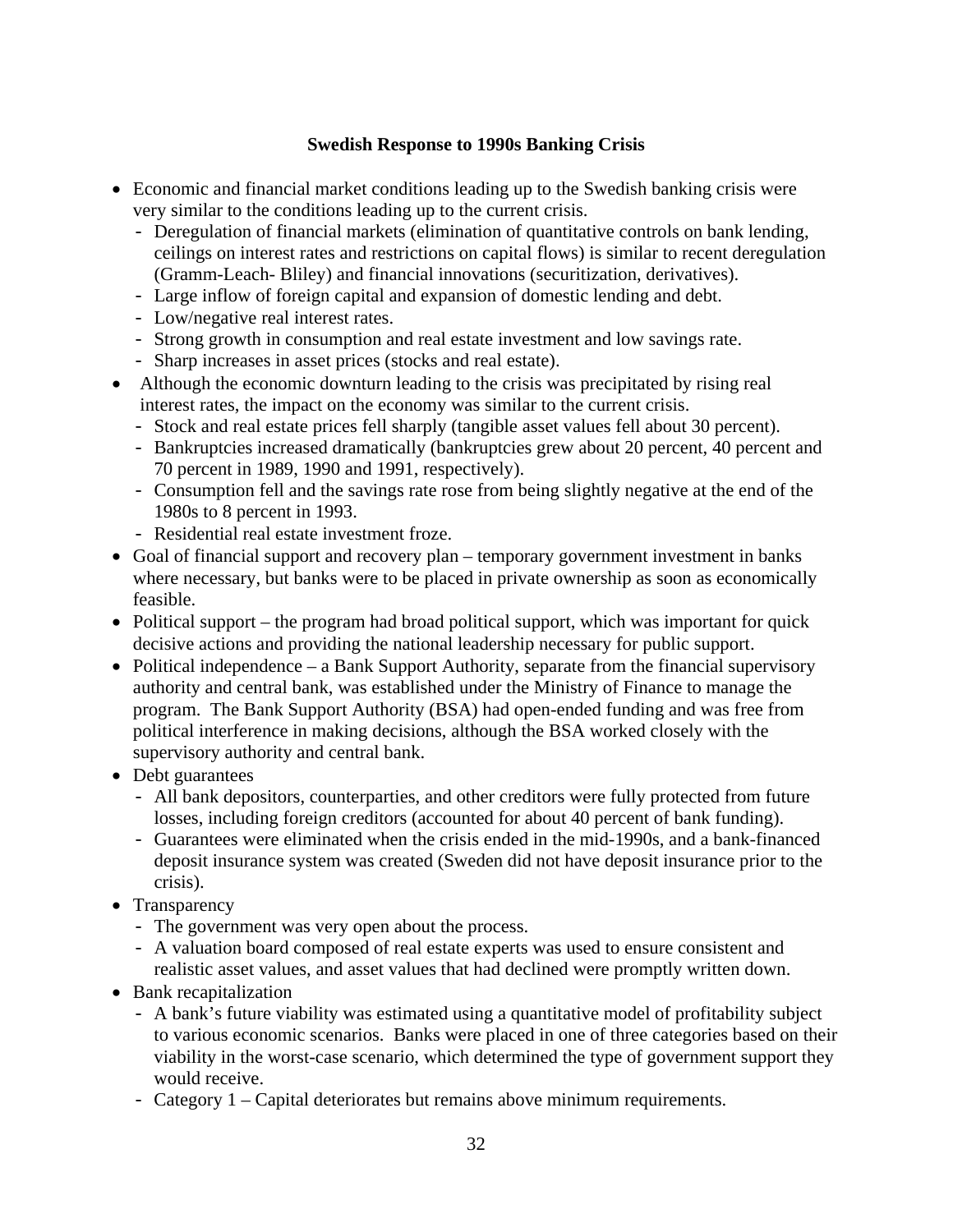The bank was expected to raise additional capital, with temporary government guarantees available if necessary to help maintain public confidence.

- Category 2 Capital falls below minimum requirements but is expected to rise above the minimum in a reasonable period of time.
	- Shareholders were expected to contribute additional capital, with the government contributing capital as necessary to meet operating requirements. Government received preferred shares.
- Category 3 Capital becomes negative and bank is unlikely to become profitable. Bank declared insolvent and government resolves the bank in the least-costly manner, including the possibility of liquidation.
- Good bank, bad bank model used for banks that received government support and for insolvent banks. Nonperforming loans were transferred to work-out companies at realistic market values. The good bank is provided additional capital as necessary for sound operations and managed by financial market professionals with clear business objectives.
- Shareholders were not protected (except for one bank in which the government was the majority shareholder, as noted below).
	- Government's preferred shares were offset by a corresponding reduction in private shares.
	- The government also received voting power that would grow over time, so the government would eventually become the majority shareholder if the support was large enough and maintained for a long period of time.
- Banks that received assistance were given conditions to make operational improvements. Government representatives were placed on the bank boards to ensure compliance.
- Results
	- Among the six major banks, Nordbanken (Category 2) received government capital (the government was already the majority shareholder and it also purchased the outstanding privately held shares); Gota (Category 3) failed, was taken over by the government and eventually merged with Nordbanken; and Sparbanken received a government loan.
	- The banking crisis was largely over by 1996 and the banking system remained largely intact – there were no runs and few signs of a credit crunch.
	- While there is no official estimate of the cost of the support program, the most recent estimate of the net fiscal cost is that the government broke even, which is based on government outlays during the most acute phases of the crises and revenues from the sale of bad assets, preferred shares and other proceeds over the past 15 years. The initial gross fiscal cost of the support program is estimated to have been about 4 percent of GDP.
	- Ultimately, Nordbanken was largely privatized and is now part of Nordea (the government owns about 20 percent), which operates in Sweden, Norway, Finland and Denmark.
- Lessons learned
	- Political consensus on a support plan is crucial.
	- Once the plan is formed and implemented, it is just as important for the process to be independent of political interference and fully transparent to the public.
	- The government officials in charge of the program must take timely and decisive actions to resolve problem firms, which is one reason political independence is important.
	- Assets must be given realistic valuations.
	- Shareholders at failing banks must lose their investment, and senior management and the board of directors must be replaced for both efficiency and equity purposes. Markets will not be efficient unless those who may benefit from taking risk actions also bear the costs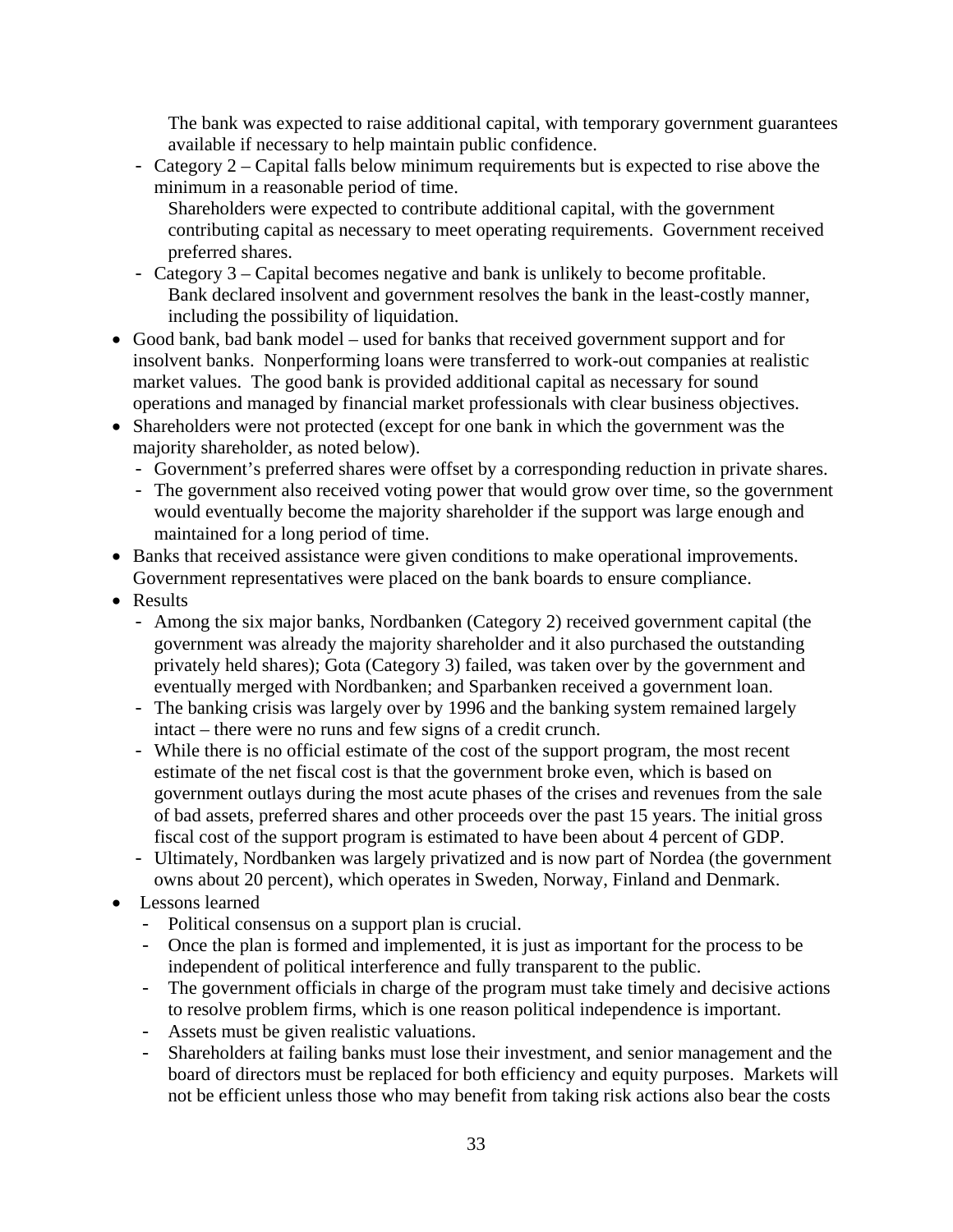when those actions lead to losses, and equitable treatment requires that the same rules apply to all firms regardless of size.

- The program's success also requires that the new management of the good and bad banks are financial industry professionals, are given sound business objectives and clearly understand to whom they are responsible, which is another reason why political independence is important.